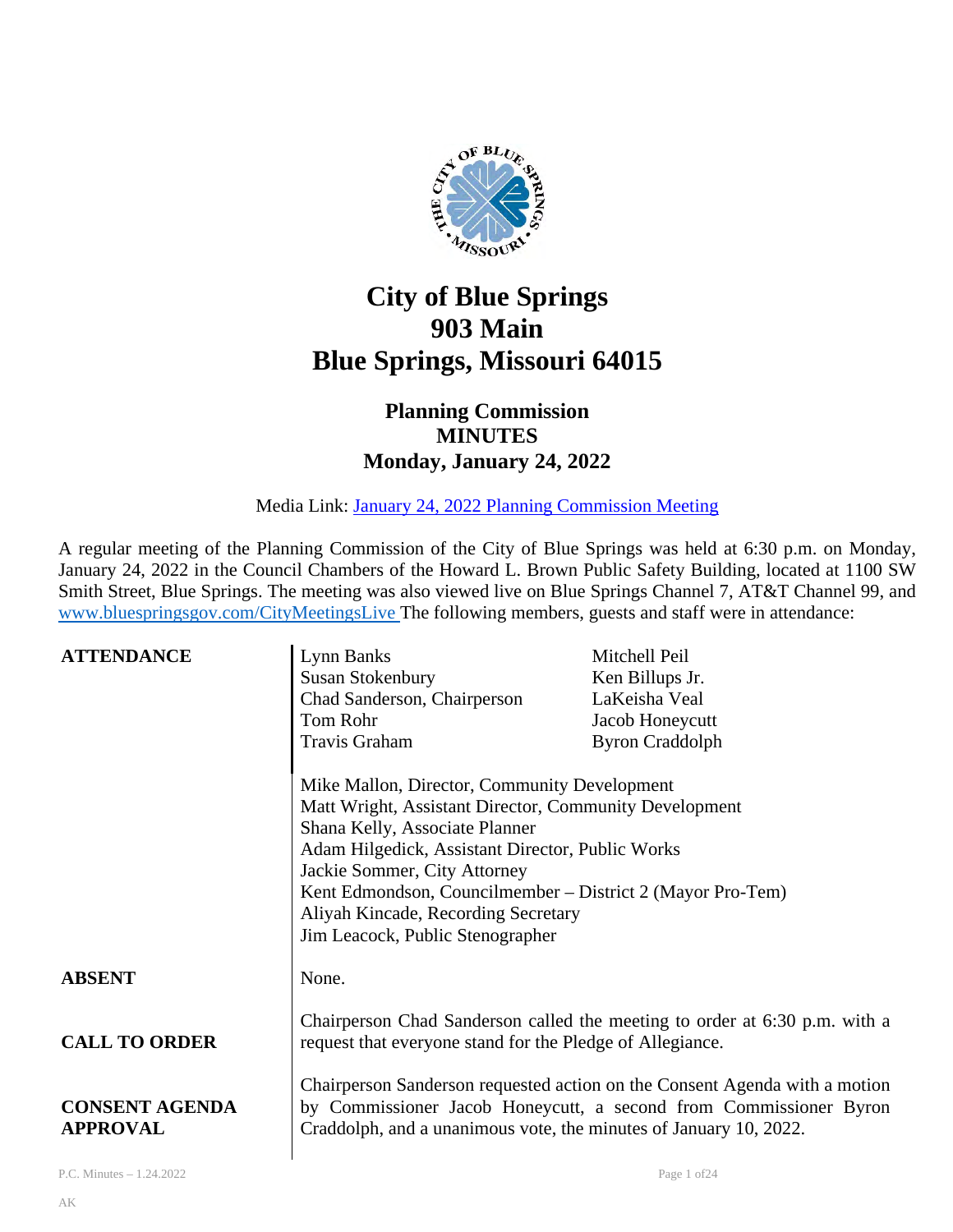### **AGENDA ITEM 2 PUBLIC HEARING / REZONING / RZ-12-21- 8078 /** "Blue Springs

Aquatics Center" / 305 NE Mock Ave

# **&**

#### **AGENDA ITEM 3 PUBLIC HEARING / GENERAL DEVELOPMENT PLAN / GDP-12-21-8081**

**/** "Blue Springs Aquatics Center" / 305 NE Mock Ave.

&

#### **PRELIMINARY PLAT / PP-12-21-8082 /** "Blue

Springs Aquatics Center" / 305 NE Mock Ave.

**QUESTIONS**

The public hearing for Agenda Item 2 was opened at 6:32 p.m. with a request for exhibits from the City Attorney. Ms. Jackie Sommer introduced Exhibits 1 through 8 for Agenda Item 2 into the public record on behalf of the applicant. Exhibits:

- 1. Staff Report with attachments
- 2. Applicant Plans with attachments
- 3. Affidavit of Publication in The Examiner on December 23, 2021
- 4. 185 ft. Notification Map
- 5. Names/addresses of property owners within 185 ft. of site
- 6. Copy of letter sent to said property owners
- 7. Title IV, Land Use Section Blue Springs Code of Ordinances (by reference)
- 8. 2014 Comprehensive Plan (by reference)

Ms. Jackie Sommer introduced Exhibits 1 through 8 for Agenda Item 3 into the public record on behalf of the applicant. Exhibits:

- 1. Staff Report with attachments
- 2. Applicant Plans with attachments
- 3. Affidavit of Publication in The Examiner on December 23, 2021
- 4. 185 ft. Notification Map
- 5. Names/addresses of property owners within 185 ft. of site
- 6. Copy of letter sent to said property owners
- 7. Title IV, Land Use Section Blue Springs Code of Ordinances (by reference)
- 8. 2014 Comprehensive Plan (by reference)

Matt Wright, Assistant Director, Community Development, presented the request to the Planning Commission.

Commissioner Lynn Banks questioned with the attraction the addition will bring, will there be any consideration on extended parking.

Mr. Wright explains the parking study done does consider the existing Fieldhouse along with the addition. The proposed parking will accommodate both facilities.

Commissioner Banks questions if the parking can be extended if we find the need necessary.

Mr. Wright explains the additional parking installed a few years ago is included in the proposed 315 parking spaces. Mr. Wright defers additional explanation regarding the parking to the Architect but does believe most of the site parking is being utilized. Mr. Wright does state the site parking is about 80 parking spots over the peak parking demand for a normal day.

# **APPLICANT**

Bryan Garvey, SFS Architecture, 2100 Central St., Kansas City, MO. Mr. Garvey stated he has been on this project since the beginning of 2020 and coordinated well with staff on clarifications and revisions. Mr. Garvey explained from the beginning that the Parks and Recreation directive was to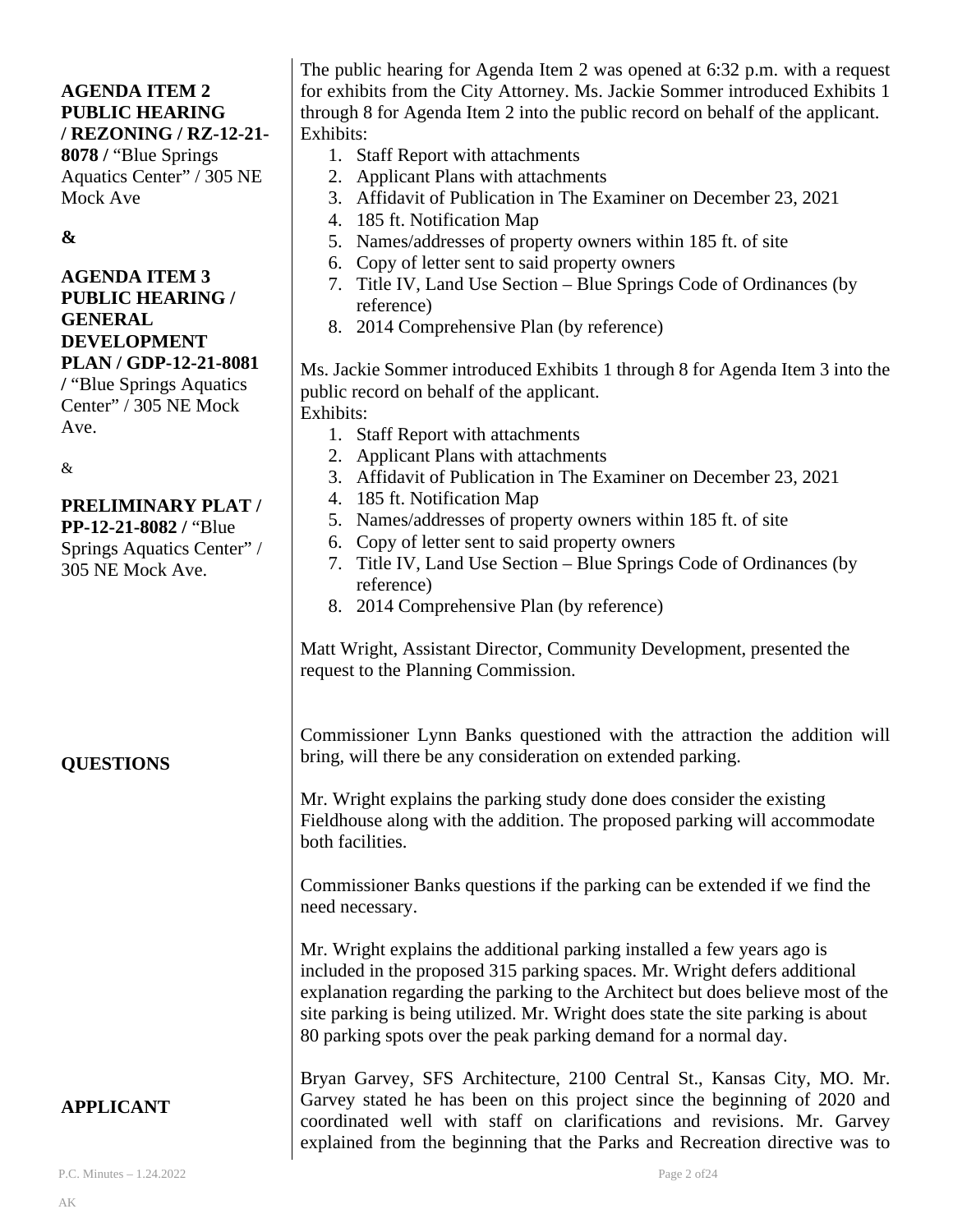|                                                                                                                                         | max out the parking and not just meet the minimum and from Mr. Wright's<br>description, that is proposed.                                                                                                                                                                                                                                             |              |  |
|-----------------------------------------------------------------------------------------------------------------------------------------|-------------------------------------------------------------------------------------------------------------------------------------------------------------------------------------------------------------------------------------------------------------------------------------------------------------------------------------------------------|--------------|--|
| <b>WITNESSES</b><br><b>IN FAVOR</b>                                                                                                     | None.                                                                                                                                                                                                                                                                                                                                                 |              |  |
| <b>WITNESSES</b><br><b>OPPOSED</b>                                                                                                      | None.                                                                                                                                                                                                                                                                                                                                                 |              |  |
| <b>DISCUSSION</b>                                                                                                                       | Commissioner Mitchell Peil states he loves the project and that is has been<br>needed for many years. Commissioner Peil will be voting in favor of the project.                                                                                                                                                                                       |              |  |
|                                                                                                                                         | Commissioner Jacob Honeycutt stated he seconds Commissioner Peil's<br>comments and that it will be great for our City. Commissioner Honeycutt will<br>be voting in favor of the project.                                                                                                                                                              |              |  |
| <b>HEARING CLOSED</b>                                                                                                                   | The public hearing was closed at 6:42 p.m.                                                                                                                                                                                                                                                                                                            |              |  |
| <b>MOTION</b><br><b>REZONING / RZ-12-21-</b><br>8078 / "Blue Springs"<br>Aquatics Center" / 305 NE<br>Mock Ave                          | Commissioner Lynn Banks moved to approve the Rezoning / RZ-12-21-8078<br>/ "Blue Springs Aquatics Center" / 305 NE Mock Ave.                                                                                                                                                                                                                          |              |  |
| <b>SECOND</b>                                                                                                                           | Seconded by Commissioner Jacob Honeycutt.                                                                                                                                                                                                                                                                                                             |              |  |
| <b>VOTE</b>                                                                                                                             | LaKeisha Veal - Aye<br>Tom Rohr $-$ Aye<br>Lynn Banks – Aye<br>Chad Sanderson, Chair – Aye<br>Ken Billups Jr. - Aye<br>Jacob Honeycutt $-$ Aye<br>Mitchell Peil - Aye<br>Travis Graham - Aye<br>Susan Stokenbury - Aye<br>Byron Craddolph - Aye<br>RECOMMENDED APPROVAL<br>$(10-Aye, 0-No)$<br>To be heard by City Council, Monday, February 7, 2022. |              |  |
| <b>MOTION</b><br><b>GENERAL</b><br><b>DEVELOPMENT PLAN/</b><br>GDP-12-21-8081 / "Blue<br>Springs Aquatics Center" /<br>305 NE Mock Ave. | Commissioner Lynn Banks moved to approve the General Development<br>Plan / GDP-12-21-8081 / "Blue Springs Aquatics Center" / 305 NE Mock<br>Ave. with one staff condition.                                                                                                                                                                            |              |  |
| <b>SECOND</b>                                                                                                                           | Seconded by Commissioner Jacob Honeycutt.                                                                                                                                                                                                                                                                                                             |              |  |
| P.C. Minutes $-1.24.2022$                                                                                                               |                                                                                                                                                                                                                                                                                                                                                       | Page 3 of 24 |  |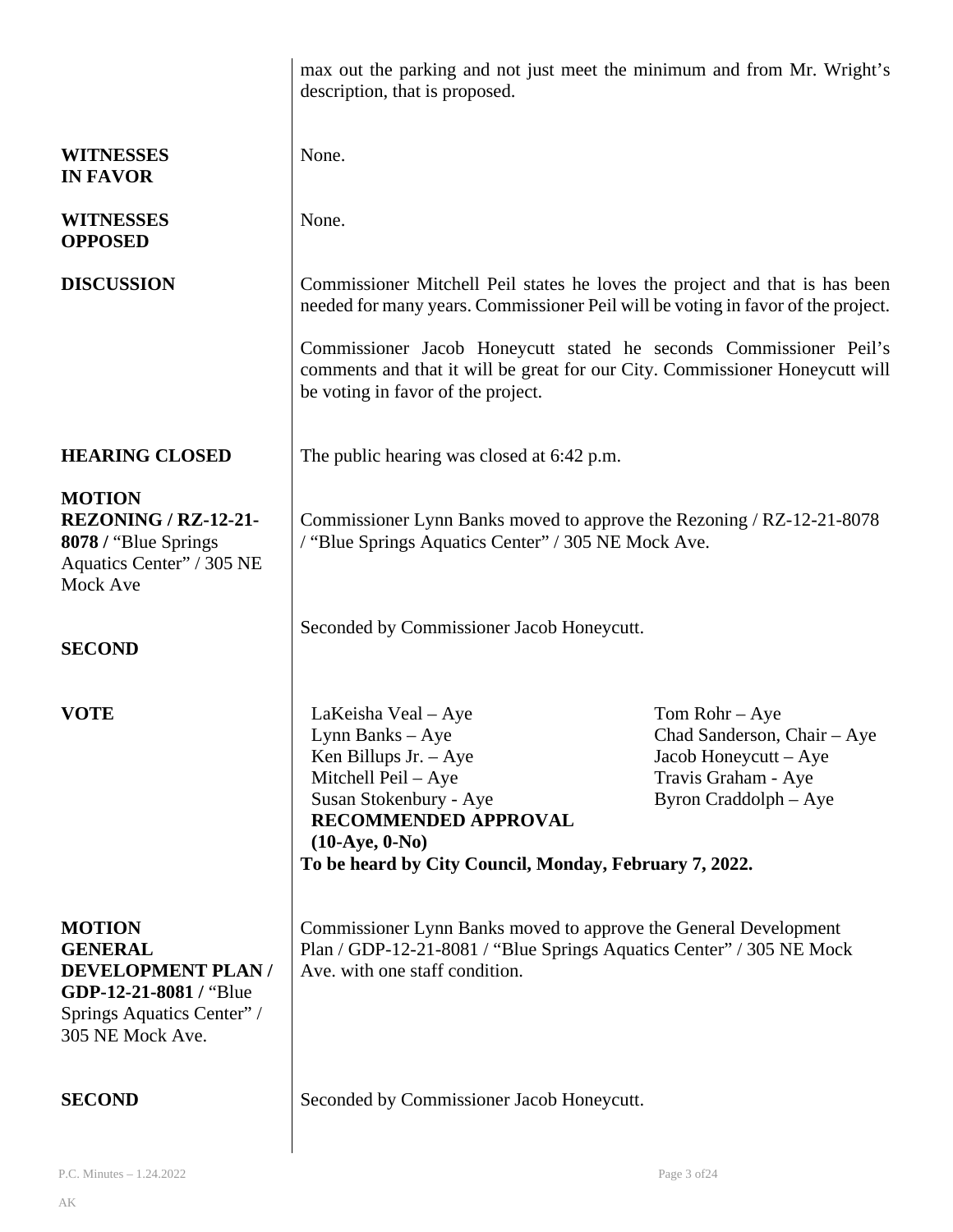| <b>VOTE</b>                                                             |                                                                                                                                                                                                                                                                                                                                                                                                                   |                                                                                                                                                        |
|-------------------------------------------------------------------------|-------------------------------------------------------------------------------------------------------------------------------------------------------------------------------------------------------------------------------------------------------------------------------------------------------------------------------------------------------------------------------------------------------------------|--------------------------------------------------------------------------------------------------------------------------------------------------------|
|                                                                         | LaKeisha Veal – Aye                                                                                                                                                                                                                                                                                                                                                                                               | Tom Rohr $-$ Aye                                                                                                                                       |
|                                                                         | Lynn Banks - Aye                                                                                                                                                                                                                                                                                                                                                                                                  | Chad Sanderson, Chair - Aye                                                                                                                            |
|                                                                         | Ken Billups Jr. $-$ Aye                                                                                                                                                                                                                                                                                                                                                                                           | Jacob Honeycutt - Aye                                                                                                                                  |
|                                                                         | Mitchell Peil - Aye                                                                                                                                                                                                                                                                                                                                                                                               | Travis Graham - Aye                                                                                                                                    |
|                                                                         | Susan Stokenbury - Aye                                                                                                                                                                                                                                                                                                                                                                                            | Byron Craddolph - Aye                                                                                                                                  |
|                                                                         | RECOMMENDED APPROVAL                                                                                                                                                                                                                                                                                                                                                                                              |                                                                                                                                                        |
|                                                                         | $(10-Aye, 0-No)$                                                                                                                                                                                                                                                                                                                                                                                                  |                                                                                                                                                        |
|                                                                         | To be heard by City Council, Monday, February 7, 2022.                                                                                                                                                                                                                                                                                                                                                            |                                                                                                                                                        |
|                                                                         |                                                                                                                                                                                                                                                                                                                                                                                                                   |                                                                                                                                                        |
| <b>STAFF CONDITIONS</b>                                                 | 1.<br>Approval based on the representations of any drawings presented as<br>part of this application does not waive any requirement or<br>development standard contained in the UDC, except for the<br>following minor modifications:<br>a. Reduce the internal sidewalk widths from 8-ft. to 5-ft. for<br>sidewalks with vehicle overhangs.<br>b. Reduce the south drive aisle from 26-ft. to 24-ft. to preserve |                                                                                                                                                        |
|                                                                         |                                                                                                                                                                                                                                                                                                                                                                                                                   | existing mature trees adjacent to NE Mock Avenue.                                                                                                      |
| <b>MOTION</b><br>PRELIMINARY PLAT /                                     |                                                                                                                                                                                                                                                                                                                                                                                                                   |                                                                                                                                                        |
| PP-12-21-8082 / "Blue<br>Springs Aquatics Center" /<br>305 NE Mock Ave. | conditions.                                                                                                                                                                                                                                                                                                                                                                                                       | Commissioner Lynn Banks moved to approve the Preliminary Plat / PP-12-21-<br>8082 / "Blue Springs Aquatics Center" / 305 NE Mock Ave. with three staff |
| <b>SECOND</b>                                                           | Seconded by Commissioner Jacob Honeycutt.                                                                                                                                                                                                                                                                                                                                                                         |                                                                                                                                                        |
| <b>VOTE</b>                                                             | LaKeisha Veal – Aye                                                                                                                                                                                                                                                                                                                                                                                               | Tom Rohr $-$ Aye                                                                                                                                       |
|                                                                         | Lynn Banks – Aye                                                                                                                                                                                                                                                                                                                                                                                                  | Chad Sanderson, Chair - Aye                                                                                                                            |
|                                                                         | Ken Billups Jr. $-$ Aye                                                                                                                                                                                                                                                                                                                                                                                           | Jacob Honeycutt – Aye                                                                                                                                  |
|                                                                         | Mitchell Peil - Aye                                                                                                                                                                                                                                                                                                                                                                                               | Travis Graham - Aye                                                                                                                                    |
|                                                                         | Susan Stokenbury - Aye                                                                                                                                                                                                                                                                                                                                                                                            | Byron Craddolph – Aye                                                                                                                                  |
|                                                                         | RECOMMENDED APPROVAL                                                                                                                                                                                                                                                                                                                                                                                              |                                                                                                                                                        |
|                                                                         | $(10-Aye, 0-No)$                                                                                                                                                                                                                                                                                                                                                                                                  |                                                                                                                                                        |
|                                                                         |                                                                                                                                                                                                                                                                                                                                                                                                                   |                                                                                                                                                        |
|                                                                         |                                                                                                                                                                                                                                                                                                                                                                                                                   |                                                                                                                                                        |
|                                                                         |                                                                                                                                                                                                                                                                                                                                                                                                                   |                                                                                                                                                        |
| <b>STAFF CONDITIONS</b>                                                 | 1.                                                                                                                                                                                                                                                                                                                                                                                                                | Approval based on the representations of any drawings presented as                                                                                     |
|                                                                         | part of this application does not waive any requirement or                                                                                                                                                                                                                                                                                                                                                        |                                                                                                                                                        |
|                                                                         | development standard contained in the UDC, except for the minor                                                                                                                                                                                                                                                                                                                                                   |                                                                                                                                                        |
|                                                                         |                                                                                                                                                                                                                                                                                                                                                                                                                   | modifications as noted in the General Development Plan.                                                                                                |
|                                                                         | 2.                                                                                                                                                                                                                                                                                                                                                                                                                | Prior to Building Permit issuance, the following must occur:                                                                                           |
|                                                                         |                                                                                                                                                                                                                                                                                                                                                                                                                   | a. The Final Plat must be approved and recorded with the                                                                                               |
|                                                                         | County.                                                                                                                                                                                                                                                                                                                                                                                                           |                                                                                                                                                        |

 $\overline{\phantom{a}}$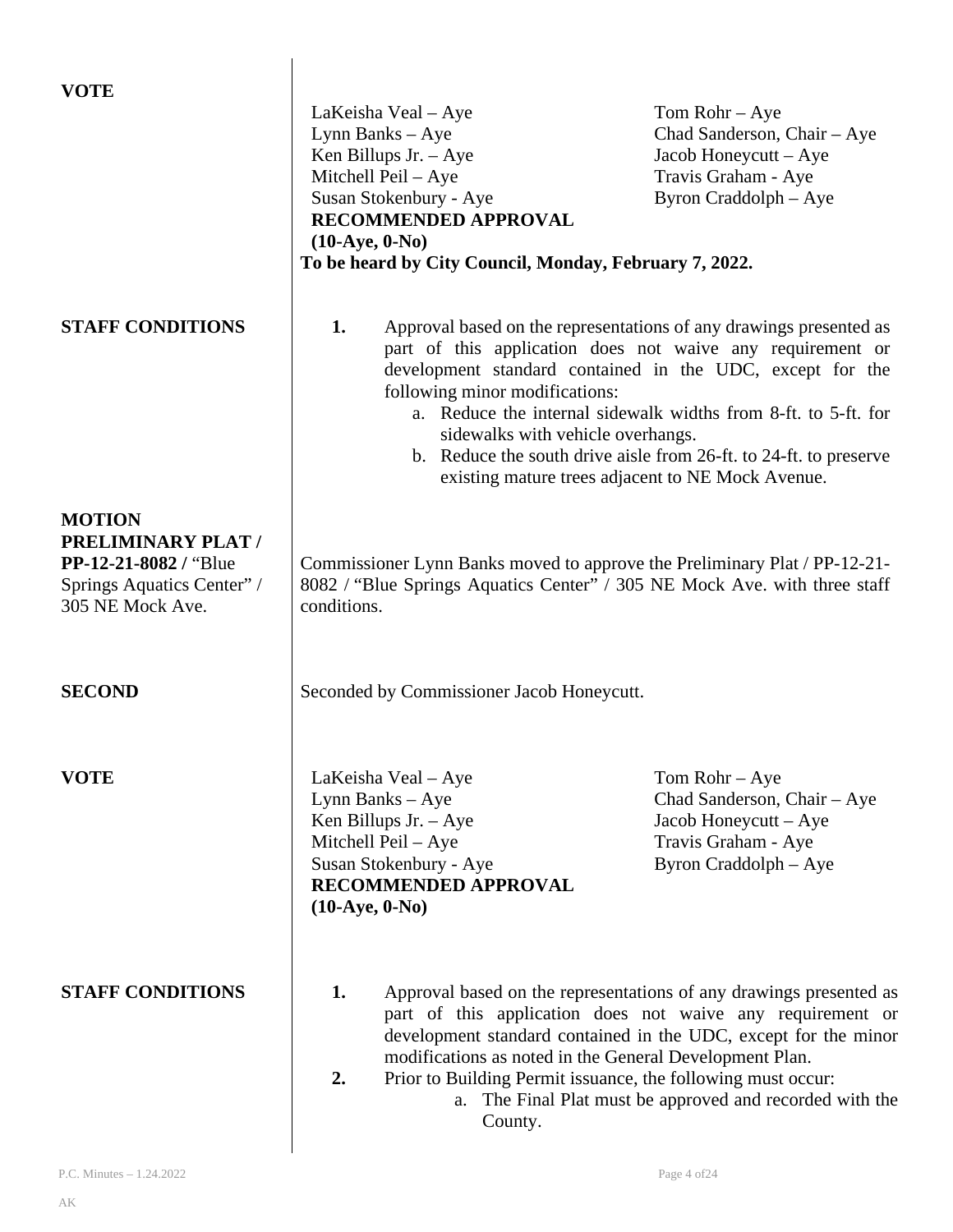|                                                                                                                                                               | approved.<br>3.<br>Prior to Building Occupancy, the following must occur:<br>a. Roadway improvements shall be completed and<br>accepted by Public Works.<br>b. Sidewalk improvements along NE Mock Avenue<br>must be completed.                                                                                                                                                                                                                                                                                                                                                                                                                                                                  |
|---------------------------------------------------------------------------------------------------------------------------------------------------------------|--------------------------------------------------------------------------------------------------------------------------------------------------------------------------------------------------------------------------------------------------------------------------------------------------------------------------------------------------------------------------------------------------------------------------------------------------------------------------------------------------------------------------------------------------------------------------------------------------------------------------------------------------------------------------------------------------|
| <b>AGENDA ITEM 4</b><br><b>PUBLIC HEARING /</b><br><b>CONDITIONAL USE</b><br><b>PERMIT / CUP-12-21-8090</b><br>/ "Harmony House" / 910-<br>930 SW 37th Street | The public hearing for Agenda Item 4 was opened at 6:44 p.m. with a request<br>for exhibits from the City Attorney. Ms. Jackie Sommer introduced Exhibits 1<br>through 8 for Agenda Item 4 into the public record on behalf of the applicant.<br>Exhibits:<br>1. Staff Report with attachments<br>2. Applicant Plans with attachments<br>3. Affidavit of Publication in The Examiner on January 8, 2022<br>185 ft. Notification Map<br>4.<br>Names/addresses of property owners within 185 ft. of site<br>5.<br>6. Copy of letter sent to said property owners<br>7. Title IV, Land Use Section - Blue Springs Code of Ordinances (by<br>reference)<br>8. 2014 Comprehensive Plan (by reference) |
|                                                                                                                                                               | Shana Kelly, Associate Planner, presented the request to the Planning<br>Commission.                                                                                                                                                                                                                                                                                                                                                                                                                                                                                                                                                                                                             |
| <b>QUESTIONS</b>                                                                                                                                              | Commissioner Mitchell Peil questioned about the parking being shared in the<br>area with other businesses.<br>Ms. Kelly states the parking is shared but for this development the parking will<br>mostly be pickup and drop off and the participants will not be using the existing<br>parking spaces.<br>Commissioner Peil questions about the additional staff and the parking.<br>Ms. Kelly responds that the parking is more than sufficient to accommodate the<br>additional staff. Ms. Kelly further explains the adjacent business is a bar and<br>has opposite peak hours to the proposed development, so parking conflict<br>shouldn't be an issue.                                     |
| <b>APPLICANT</b>                                                                                                                                              | In attendance, but did not wish to present/speak.                                                                                                                                                                                                                                                                                                                                                                                                                                                                                                                                                                                                                                                |

b. A Site Plan Design Review application must be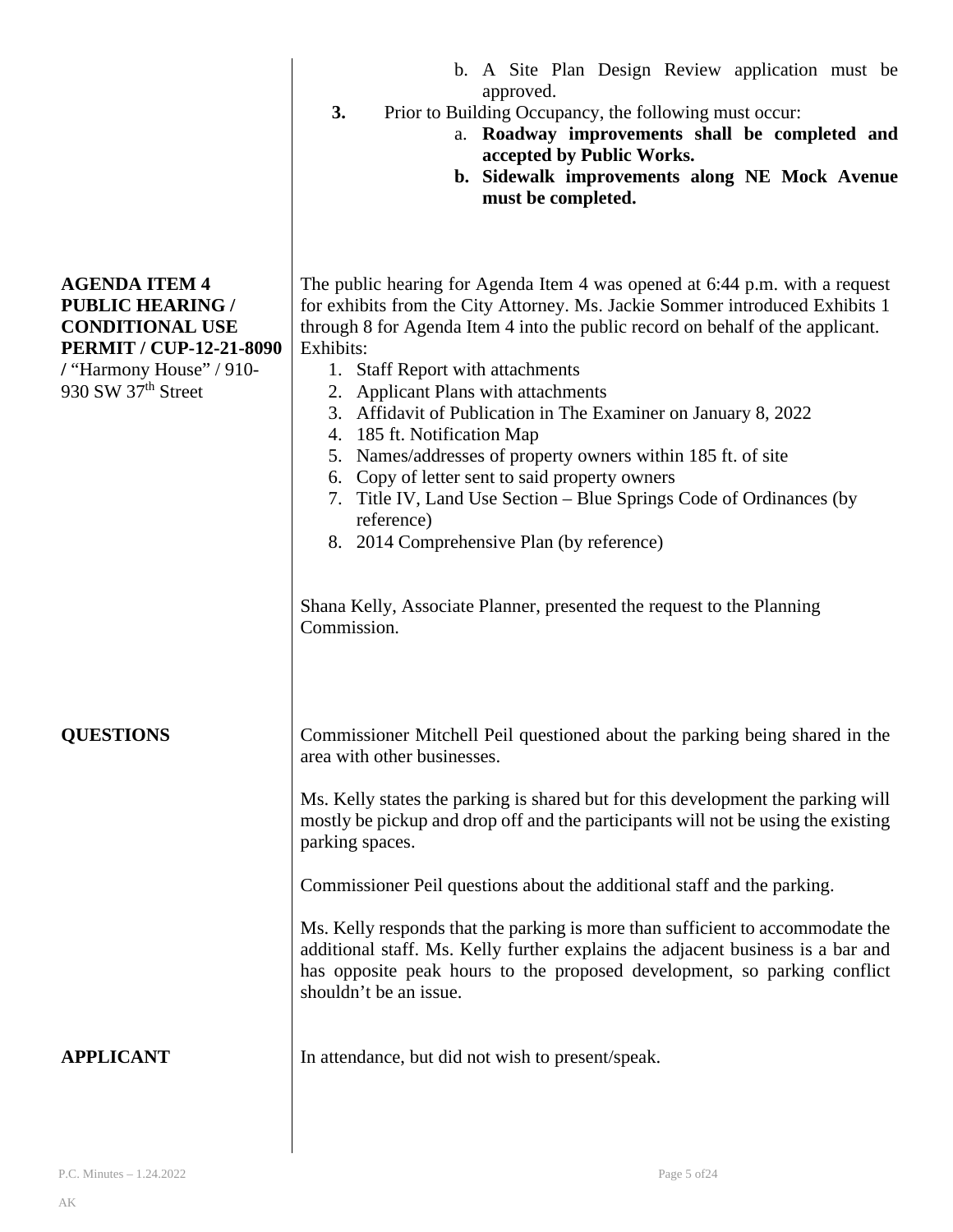| <b>WITNESSES</b><br><b>IN FAVOR</b>                                                                                           | None.                                                                                                                                                                                                                            |                                                                                                                                                                                                                                                                                                                                                                                                                                                                                                                                                                                                                                                    |  |
|-------------------------------------------------------------------------------------------------------------------------------|----------------------------------------------------------------------------------------------------------------------------------------------------------------------------------------------------------------------------------|----------------------------------------------------------------------------------------------------------------------------------------------------------------------------------------------------------------------------------------------------------------------------------------------------------------------------------------------------------------------------------------------------------------------------------------------------------------------------------------------------------------------------------------------------------------------------------------------------------------------------------------------------|--|
| <b>WITNESSES</b><br><b>OPPOSED</b>                                                                                            | None.                                                                                                                                                                                                                            |                                                                                                                                                                                                                                                                                                                                                                                                                                                                                                                                                                                                                                                    |  |
| <b>DISCUSSION</b>                                                                                                             | None.                                                                                                                                                                                                                            |                                                                                                                                                                                                                                                                                                                                                                                                                                                                                                                                                                                                                                                    |  |
| <b>HEARING CLOSED</b>                                                                                                         | The public hearing was closed at 6:48 p.m.                                                                                                                                                                                       |                                                                                                                                                                                                                                                                                                                                                                                                                                                                                                                                                                                                                                                    |  |
| <b>MOTION</b><br><b>CONDITIONAL USE</b><br><b>PERMIT / CUP-12-21-8090</b><br>/ "Harmony House" / 910-<br>930 SW $37th$ Street | Commissioner LaKeisha Veal moved to approve the Conditional Use<br>Permit / CUP-12-21-8090 / "Harmony House" / 910-930 SW 37 <sup>th</sup> Street. with<br>three staff conditions.                                               |                                                                                                                                                                                                                                                                                                                                                                                                                                                                                                                                                                                                                                                    |  |
| <b>SECOND</b>                                                                                                                 | Seconded by Commissioner Jacob Honeycutt.                                                                                                                                                                                        |                                                                                                                                                                                                                                                                                                                                                                                                                                                                                                                                                                                                                                                    |  |
| <b>VOTE</b>                                                                                                                   | LaKeisha Veal - Aye<br>Lynn Banks - Aye<br>Ken Billups Jr. $-$ Aye<br>Mitchell Peil - Aye<br>Susan Stokenbury - Aye<br><b>RECOMMENDED APPROVAL</b><br>$(10-Aye, 0-No)$<br>To be heard by City Council, Monday, February 7, 2022. | Tom Rohr $-$ Aye<br>Chad Sanderson, Chair - Aye<br>Jacob Honeycutt – Aye<br>Travis Graham - Aye<br>Byron Craddolph - Aye                                                                                                                                                                                                                                                                                                                                                                                                                                                                                                                           |  |
| <b>STAFF CONDITIONS</b>                                                                                                       | limited to the following:<br>entrance.                                                                                                                                                                                           | 1. Approval by the Planning Commission based on the representations of<br>any drawings presented as part of this application does not waive any<br>requirements or development standard contained in the UDC.<br>2. The Conditional Use Permit is to allow the "Day Care, Commercial"<br>use at 910-930 SW 37 <sup>th</sup> Street, Blue Springs, Missouri.<br>3. All conditions adopted under the UDC for a "Day Care, Commercial"<br>establishment shall be met at all times. This shall include, but is not<br>a. The drop-off area and queuing line shall utilize the SW $37th$<br>Street entrance and shall not utilize the shared 40 Highway |  |
|                                                                                                                               |                                                                                                                                                                                                                                  |                                                                                                                                                                                                                                                                                                                                                                                                                                                                                                                                                                                                                                                    |  |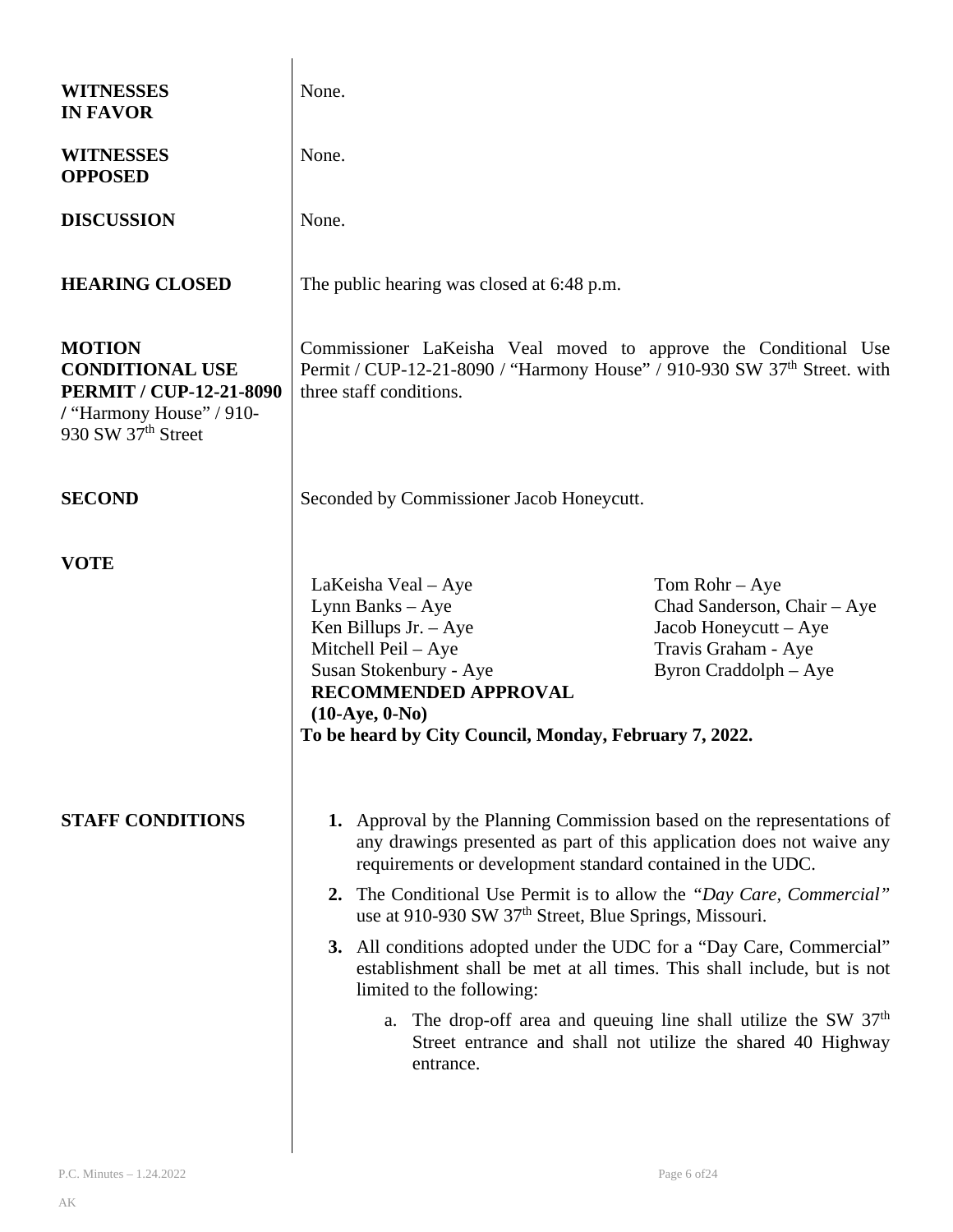## **AGENDA ITEM 5 PUBLIC HEARING / REZONING / RZ-12-21-**

**8093 /** "Redwood Blue Springs" / North of SW Wyatt Rd., approx. 500-ft. west of SW 7 Hwy.

&

#### **AGENDA ITEM 6 PUBLIC HEARING / PLANNED DEVELOPMENT CONCEPT PLAN / PDC-12-21-**

**8092 /** "Redwood Blue Springs" / North of SW Wyatt Rd., approx. 500-ft. west of SW 7 Hwy.

&

# **PRELIMINARY PLAT /**

**PP-12-21-8094 /** "Redwood Blue Springs" / Northwest corner of SW Wyatt Rd. & SW 7 Hwy.

**QUESTIONS**

The public hearing for Agenda Item 4 was opened at 6:49 p.m. with a request for exhibits from the City Attorney. Ms. Jackie Sommer introduced Exhibits 1 through 8 for Agenda Item 5 into the public record on behalf of the applicant. Exhibits:

- 1. Staff Report with attachments
- 2. Applicant Plans with attachments
- 3. Affidavit of Publication in The Examiner on January 8, 2022
- 4. 185 ft. Notification Map
- 5. Names/addresses of property owners within 185 ft. of site
- 6. Copy of letter sent to said property owners
- 7. Title IV, Land Use Section Blue Springs Code of Ordinances (by reference)
- 8. 2014 Comprehensive Plan (by reference)

Ms. Jackie Sommer introduced Exhibits 1 through 8 for Agenda Item 6 into the public record on behalf of the applicant. Exhibits:

- 1. Staff Report with attachments
- 2. Applicant Plans with attachments
- 3. Affidavit of Publication in The Examiner on January 8, 2022
- 4. 185 ft. Notification Map
- 5. Names/addresses of property owners within 185 ft. of site
- 6. Copy of letter sent to said property owners
- 7. Title IV, Land Use Section Blue Springs Code of Ordinances (by reference)
- 8. 2014 Comprehensive Plan (by reference)

Matt Wright, Assistant Director, Community Development, presented the request to the Planning Commission.

Commissioner Ken Billups Jr. presented a concern with private streets and then questioned the difference between public and private streets. The lack of curbing also raises a red flag with Commissioner Billups Jr.

Mr. Wright presents the diagram provided detailing how the private street is to be constructed and defers Commissioner Billups' question to Adam Hilgedick, Assistant Director, Public Works.

Mr. Hilgedick explains this street has a different design to where it is inverted and not crowned, allowing water to come to the center, as public streets in Blue Springs have a curb and gutter routing to the storm water system. Mr. Hilgedick further explains the inverted design is sufficient for storm water collection, just differs from our typical street construction. Mr. Hilgedick explains the private streets maintenance would be solely put upon the development team/ownership and the City would not assist (i.e., snowplow, pothole maintenance.). Mr. Hilgedick informs us further that this street is constructed out of concrete and Blue Springs does construct streets with asphalt out of preference. Mr. Hilgedick advises the Commission concrete is a suitable drive surface and just not the City's street construction preference.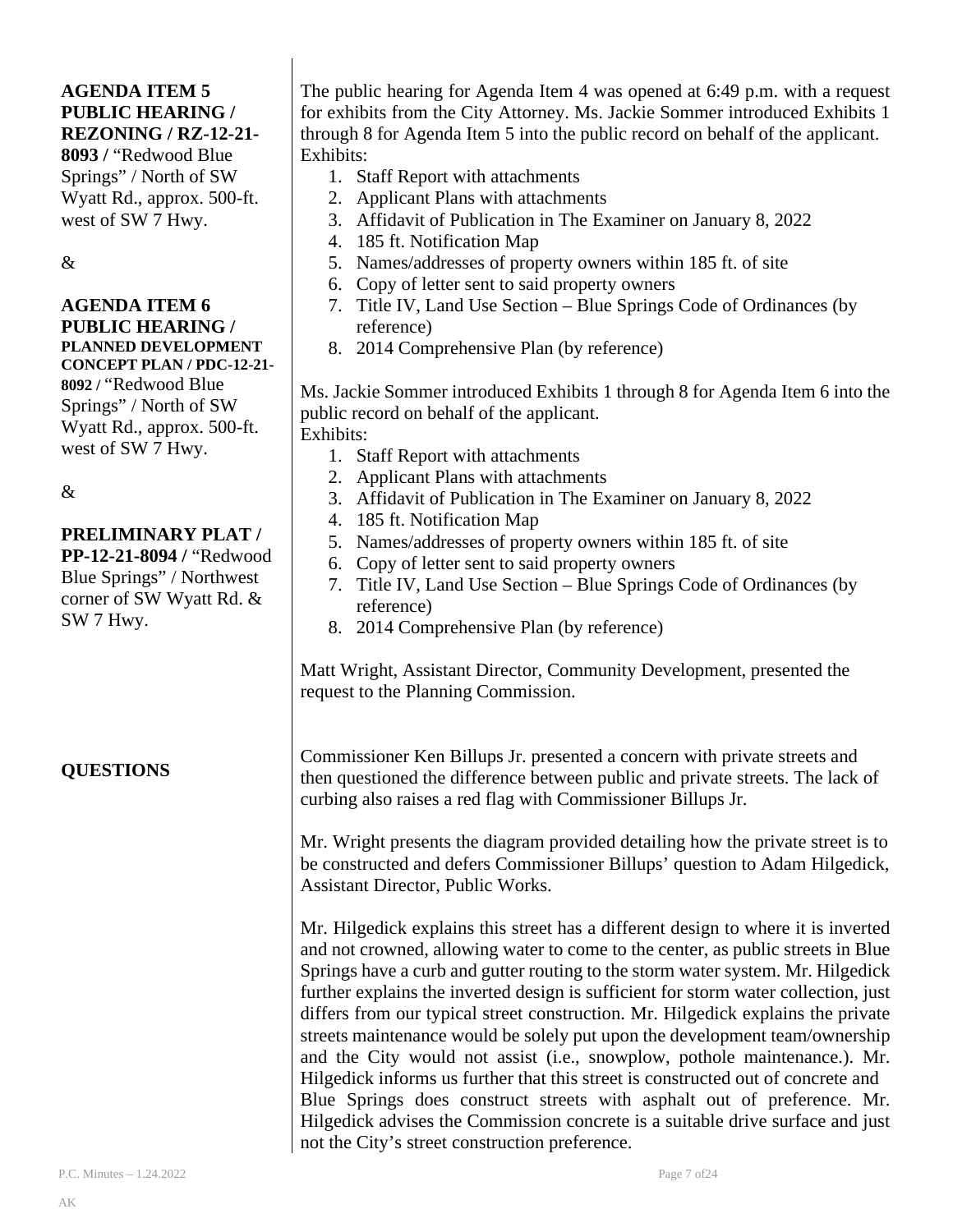|                  | Commissioner Billups questions if the City's sidewalk would be 22 foot wide<br>with a sidewalk on top of it.                                                                                                                                                                                                                      |
|------------------|-----------------------------------------------------------------------------------------------------------------------------------------------------------------------------------------------------------------------------------------------------------------------------------------------------------------------------------|
|                  | Mr. Hilgedick states our normal street is 24 feet wide, but that is the drive<br>area, that is in between the concrete curbs, add another foot to each side with<br>the total being around 26 feet. The proposed private street is 28 feet wide<br>when you add the drive plus the sidewalk.                                      |
|                  | Commissioner Billups raises his concern that hopefully no one will drive on<br>the sidewalk, due to lack of curbs.                                                                                                                                                                                                                |
|                  | Mr. Hilgedick responds to the concern stating emergency vehicles would then<br>have additional lane width in the event of blockage.                                                                                                                                                                                               |
|                  | Commissioner Mitchell Peil had an inquiry but revoked it.                                                                                                                                                                                                                                                                         |
|                  | Commissioner Jacob Honeycutt questions clarification about Blue Springs<br>public streets being 26 feet wide.                                                                                                                                                                                                                     |
|                  | Mr. Hilgedick states 28 feet back-to-back, which includes 4 feet of curb, so it<br>is a 24-foot drive.                                                                                                                                                                                                                            |
|                  | Commissioner Honeycutt states the private street is 22 feet wide and questions<br>about on street parking.                                                                                                                                                                                                                        |
|                  | Mr. Hilgedick responds that no on street parking is allowed in the proposed<br>development.                                                                                                                                                                                                                                       |
| <b>APPLICANT</b> | Richard Batt, Redwood Living, 7007 E Pleasant Valley Road, Independence,<br>Ohio, 44131.                                                                                                                                                                                                                                          |
|                  | Mr. Batt presents to the Planning Commission who Redwood is and what they<br>do. Mr. Batt presents a slideshow presentation which describes Redwood Living<br>in detail along with renter statistics.                                                                                                                             |
|                  | Redwood Living is to be a 124 two-bedroom, two-bathroom, single-story<br>apartment homes with private attached two-car garages, along with a single-<br>story leasing office/maintenance garage. A walking trail is proposed as a<br>recreational amenity and will allow the future residents to enjoy the preserved<br>wetlands. |
|                  | Redwood Living also plans to construct a portion of the extension of Major<br>Road and assist with extending the off-site sewer line, which then will provide<br>sewer for the development.                                                                                                                                       |
|                  | After the presentation commenced Ms. Jackie Sommer asked Mr. Batt if he<br>would like to enter the slideshow as an exhibit to our record.                                                                                                                                                                                         |
|                  | Mr. Batt agreed.                                                                                                                                                                                                                                                                                                                  |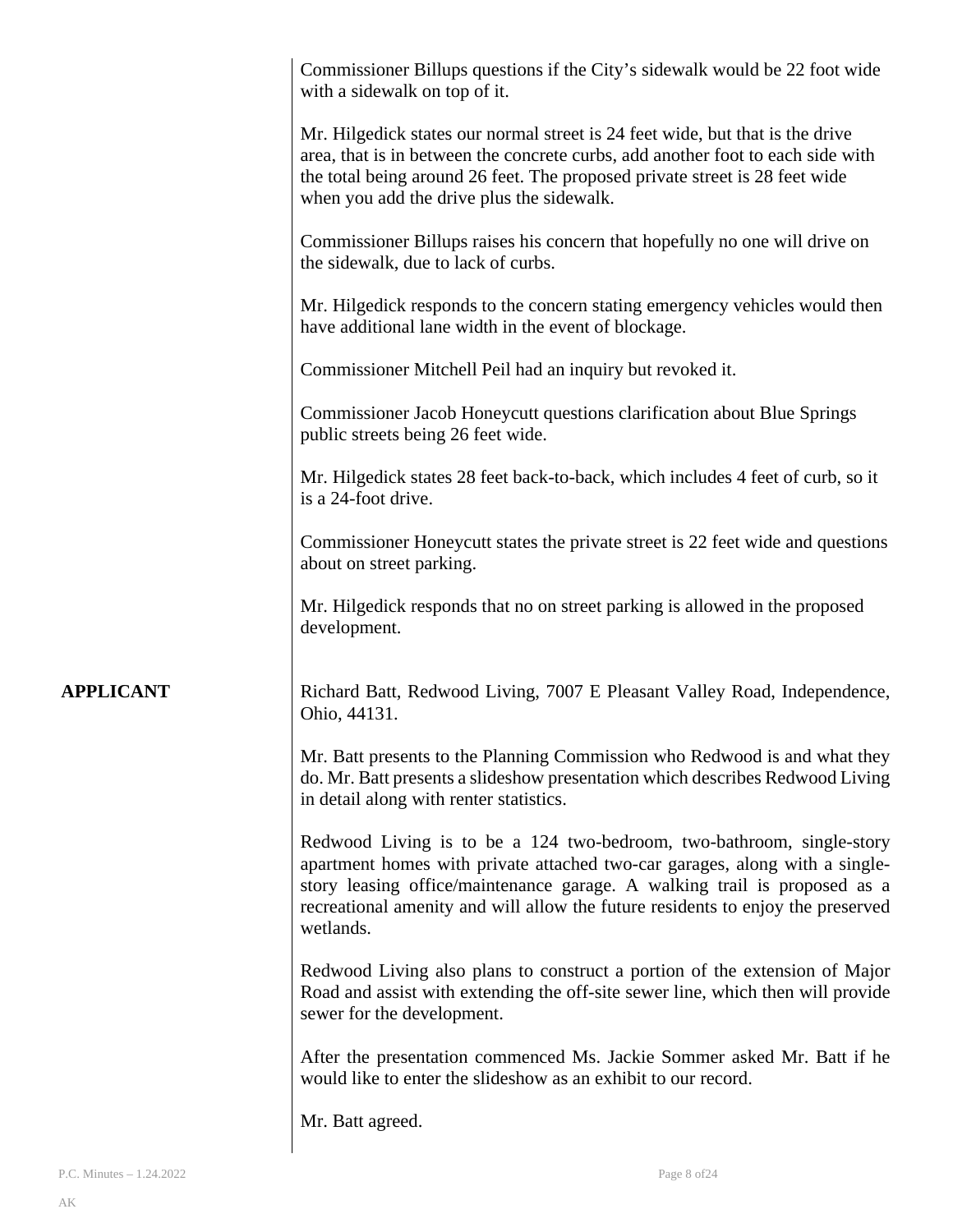**QUESTIONS** Commissioner Susan Stokenbury questioned the completion date of the development.

> Mr. Batt stated construction would like to begin in late summer/early fall and completion will be approximately one year.

> Commission Billups applauds the housing type but is still heavily concerned with the private street due to less than desirable experiences in the past.

> Mr. Batt stated their private streets are different because in the past it was probably a condominium project.

Commission Billups stated no, it was a commercial project.

Mr. Batt states if the streets are not maintained in the development, then the tenants leave, it something they must do.

Commission Billups then questions the parking on the street not allowed and how it is enforced.

Mr. Batt states they will address the issue with the tenant.

Commissioner Billups states that if one car parks on the narrow street, it will then cause an issue.

Mr. Batt states we really do enforce no parking on the street.

Commissioner Billups further questions if the development will have an on-site manager.

Mr. Batt states they will have an on-site manager as well as on-site maintenance staff.

Commissioner Byron Craddolph questions how they handle on street parking.

Mr. Batt brings up who will handle on street parking violators.

Kate Vismeg, Redwood Living, 7007 E Pleasant Valley Road, Independence, Ohio, 44131.

Ms. Vismeg states the site mangers have a good relationship with the tenants and two-way communication. The good relationships allow on-site manager to speak with the tenants who may have violated the on-street park and then if there is an excessive issue, they have the right to have the car towed.

Commissioner Craddoplh applauds the ADA design and accessibility the development has proposed, as well as the walkable neighborhood.

Commissioner Craddolph questions if they development uses solar energy and how siding maintenance is handled.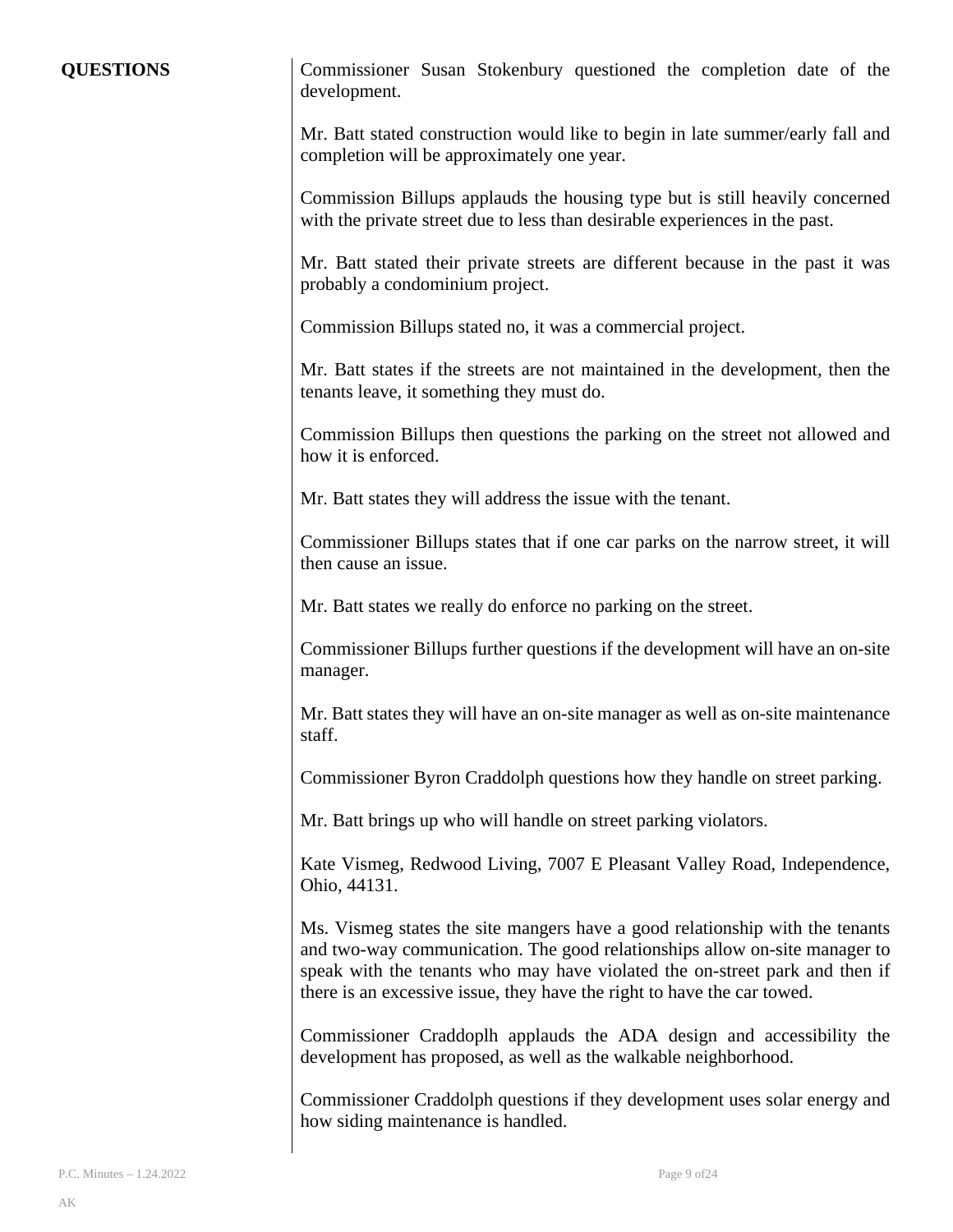Mr. Batt states no they do no use solar energy, and they own their own power washing crew to clean the siding on a scheduled basis.

Commission Peil questions the statement on the application "unlock the potential of buildup equity" for further explanation.

Mr. Batt responds that the quote is in reference to people selling their homes and have the additional equity to use for whatever purpose they desire. Mr. Batt explains we are in a time where pensions and 401K payments aren't what they used to be, and people turn to their home equity for retirement means.

Commissioner Peil questions if only one maintenance person is on site.

Mr. Batt states yes, but we contract out most of the maintenance.

Commissioner Peil questions if there is a non-standard lease, as a standard oneyear lease was mentioned in the presentation.

Mr. Batt states under special circumstances, yes and that they are contemplating two- and three-year leases.

Commissioner Peil question about a month-to-month lease option.

Mr. Batt states typical no, as they nonstandard lease option is a special case scenario.

Commissioner Jacob Honeycutt questions the target rent for the proposed development.

Mr. Batt states \$1,800-\$2,000.

Commissioner Susan Stokenbury questions the rent for the larger units.

Mr. Batt states they are a limited quantity in the development and that rent would be higher, possibly \$2,300-\$2,400.

Commissioner Stokenbury questions if they are 3-bedrooms or only 2 bedrooms.

Mr. Batt states all units are 2-bedroom.

Commissioner Lynn Banks questions in addition to the rent, are additional maintenance fees imposed.

Mr. Batt states no other than the tenants own utilities.

David Judd, Blue Springs Christian Church, 7920 South 7 Highway, Blue Springs.

#### **WITNESSES IN FAVOR**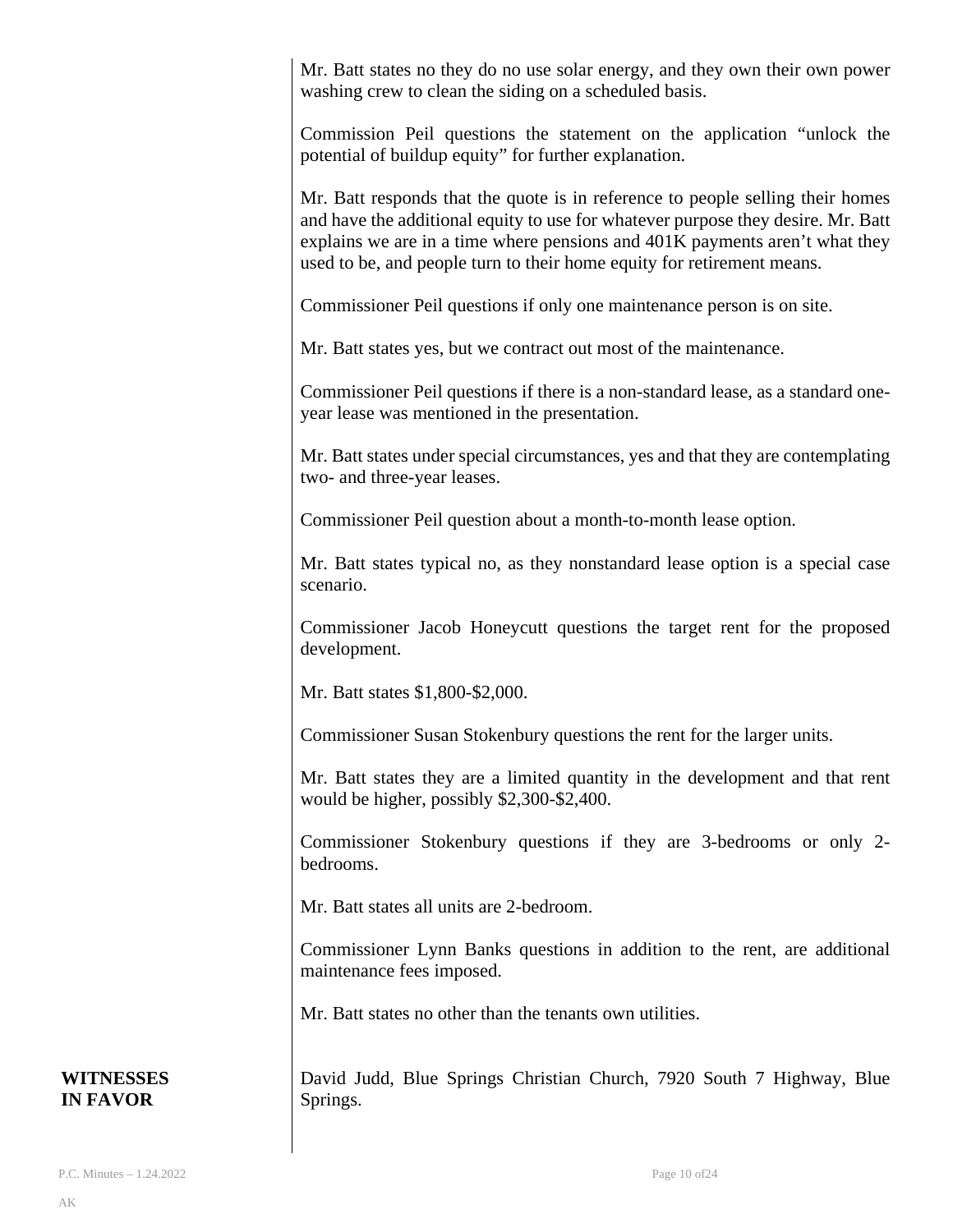|                             | Mr. Judd expressed his approval for the development as the development team<br>reached out to the church and explained what will be happening. Mr. Judd<br>explains that he likes good neighbors, wants more development on 7 Highway<br>to bring more families in to minister them.                                                          |
|-----------------------------|-----------------------------------------------------------------------------------------------------------------------------------------------------------------------------------------------------------------------------------------------------------------------------------------------------------------------------------------------|
| WITNESSES<br><b>OPPOSED</b> | Bob Chaney, 1008 SE Scarlet Ct., Blue Springs.                                                                                                                                                                                                                                                                                                |
|                             | Mr. Chaney addresses the Planning Commission with his first concern being the<br>commercial tract next to the proposed development. Mr. Chaney would like the<br>Planning Commission to think about the open retail spaces along 7 Highway<br>currently. Mr. Chaney does not think the demand for commercial like properties<br>is necessary. |
|                             | Mr. Chaney explains he likes the way The Retreat is setup with a 50-foot buffer<br>from 7 Highway and would like the Commission to keep that type of design in<br>mind versus one long strip mall.                                                                                                                                            |
|                             | Mr. Chaney then begins to comment on the apartment dwelling definition and<br>questions if this development should be looked at as duplexes or row housing.                                                                                                                                                                                   |
|                             | Mr. Chaney then expresses why not complete the entire Major Road expansion<br>to the West of the lot now and not wait to complete it in the future.                                                                                                                                                                                           |
|                             | Mr. Chaney likes the projects and wishes for any of his comments to not be<br>taken out of context.                                                                                                                                                                                                                                           |
|                             | Kevin Fields, 25809 SW Wyatt Rd., Blue Springs.                                                                                                                                                                                                                                                                                               |
|                             | Mr. Fields questions why do we need another one? We have plenty of multi-<br>family housing and Mr. Fields doesn't see why we need more.                                                                                                                                                                                                      |
| <b>DISCUSSION</b>           | Commissioner Peil comments on how the development does not meet the<br>Residential Design code requirement concerning garage coverage and the<br>dislike for shared entries. Commissioner Peil will most likely voting against the<br>development.                                                                                            |
|                             | Commissioner Banks states she has seen a similar development during her<br>travels but can't recall where. Commissioner Banks comments on the ease of<br>mowing without the curb on the street. Commissioner Banks is very much in<br>favor of this type of project, because we don't have this type of project here.                         |
| <b>HEARING CLOSED</b>       | The public hearing closed at 7:39 pm                                                                                                                                                                                                                                                                                                          |
|                             |                                                                                                                                                                                                                                                                                                                                               |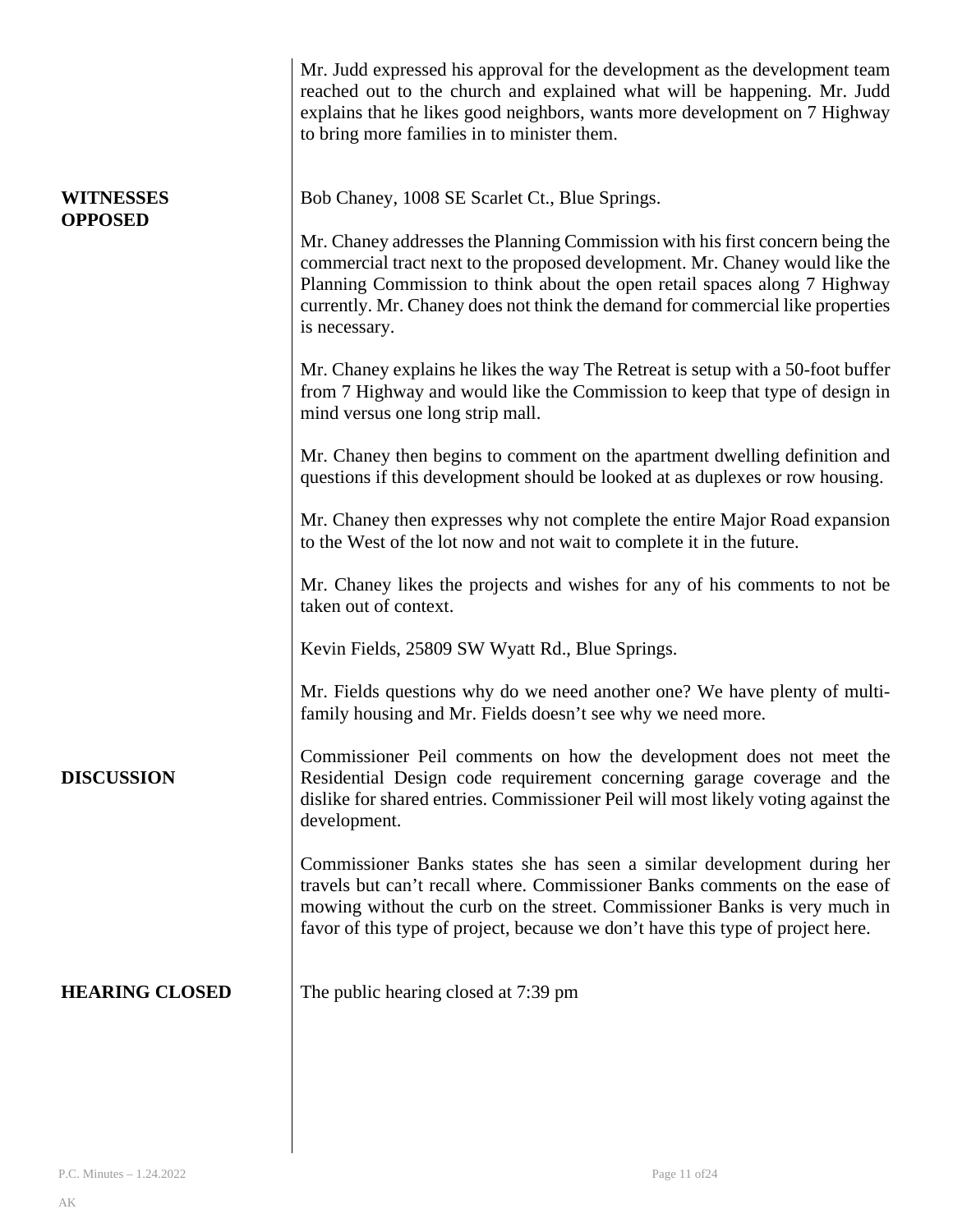| <b>MOTION</b><br><b>REZONING / RZ-12-21-</b><br>8093 / "Redwood Blue"<br>Springs" / North of SW<br>Wyatt Rd., approx. 500-ft.<br>west of SW 7 Hwy.                   | Commissioner Lynn Banks moved to approve the Rezoning / RZ-12-21-8093<br>/ "Redwood Blue Springs" / North of SW Wyatt Rd., approx. 500-ft. west of<br>SW 7 Hwy.                                                                                                                                                                                                                                                      |                                                                                                                          |
|----------------------------------------------------------------------------------------------------------------------------------------------------------------------|----------------------------------------------------------------------------------------------------------------------------------------------------------------------------------------------------------------------------------------------------------------------------------------------------------------------------------------------------------------------------------------------------------------------|--------------------------------------------------------------------------------------------------------------------------|
| <b>SECOND</b>                                                                                                                                                        | Seconded by Commissioner Jacob Honeycutt.                                                                                                                                                                                                                                                                                                                                                                            |                                                                                                                          |
| <b>VOTE</b>                                                                                                                                                          | LaKeisha Veal – Aye<br>Lynn Banks - Aye<br>Ken Billups Jr. - Aye<br>Mitchell Peil - Aye<br>Susan Stokenbury - Aye<br>RECOMMENDED APPROVAL<br>$(10-Aye, 0-No)$<br>To be heard by City Council, Monday, February 7, 2022.                                                                                                                                                                                              | Tom Rohr $-$ Aye<br>Chad Sanderson, Chair - Aye<br>Jacob Honeycutt - Aye<br>Travis Graham - Aye<br>Byron Craddolph – Aye |
| <b>MOTION</b><br>PLANNED DEVELOPMENT<br>CONCEPT PLAN / PDC-12-21-<br>8092/"Redwood Blue<br>Springs" / North of SW<br>Wyatt Rd., approx. 500-ft.<br>west of SW 7 Hwy. | Commissioner Lynn Banks moved to approve the Planned Development<br>Concept Plan / PDC-12-21-8092 / "Redwood Blue Springs" / North of SW<br>Wyatt Rd., approx. 500-ft. west of SW 7 Hwy with one condition.                                                                                                                                                                                                          |                                                                                                                          |
| <b>SECOND</b>                                                                                                                                                        | Seconded by Commissioner Jacob Honeycutt.                                                                                                                                                                                                                                                                                                                                                                            |                                                                                                                          |
| <b>VOTE</b>                                                                                                                                                          | LaKeisha Veal - Aye<br>Lynn Banks - Aye<br>Ken Billups Jr. - Aye<br>Mitchell Peil - Nay<br>Susan Stokenbury - Aye<br>RECOMMENDED APPROVAL<br>$(9-Aye, 1-No)$<br>To be heard by City Council, Monday, February 7, 2022.                                                                                                                                                                                               | Tom Rohr $-$ Aye<br>Chad Sanderson, Chair - Aye<br>Jacob Honeycutt - Aye<br>Travis Graham - Aye<br>Byron Craddolph - Aye |
| <b>STAFF CONDITIONS</b>                                                                                                                                              | 1. Approval is based on the representations of any drawings presented as<br>part of this application does not waive any requirement or development<br>standard contained in the UDC, except the following requirements<br>modified by the PD Concept Plan and any other requirements<br>established within the PD Standards:<br>a. Per UDC Section 407.080, increase the maximum garage<br>coverage from 25% to 74%. |                                                                                                                          |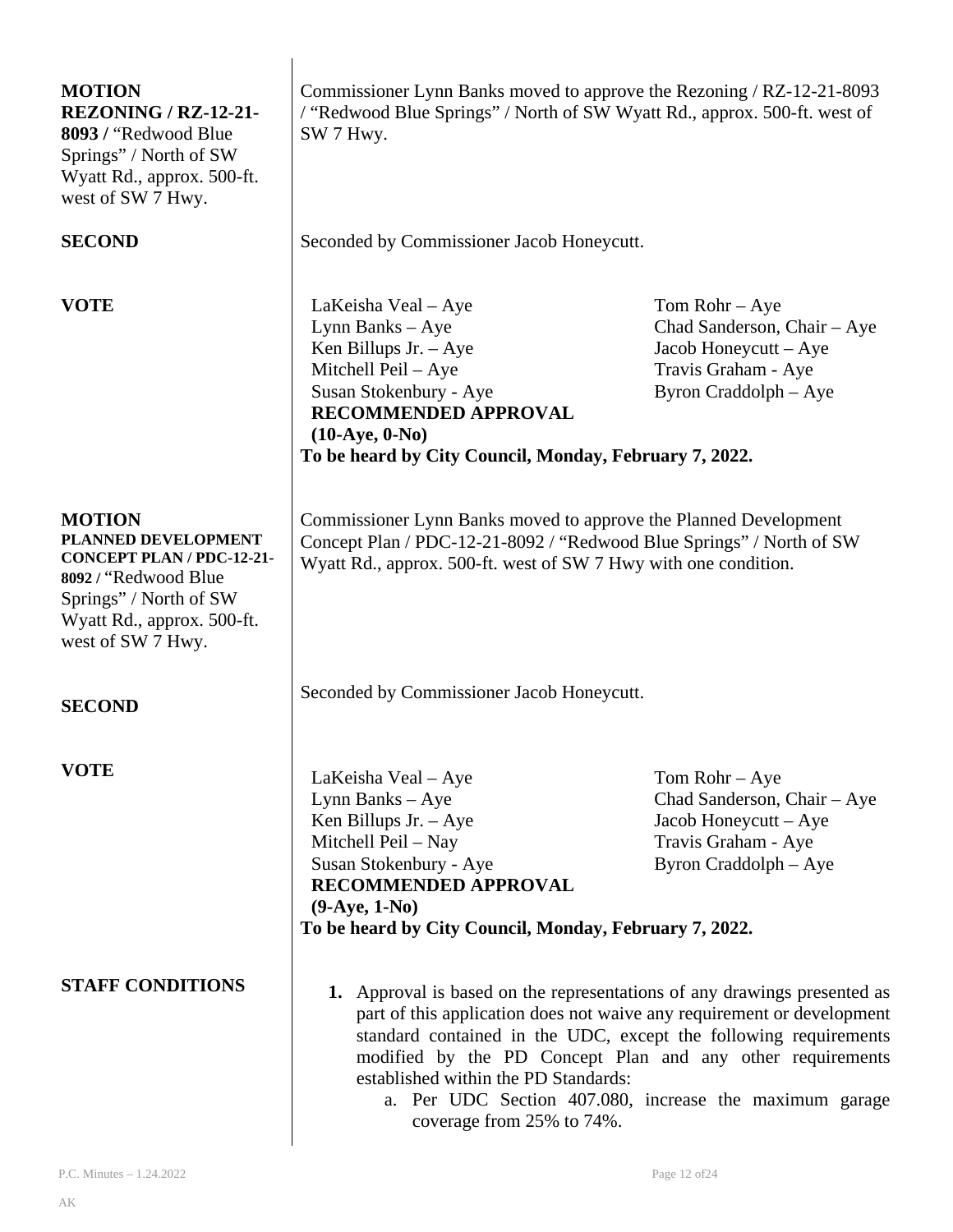|                                                                                                                                             | over 3 acres.                                                                                                                                                                                                                                                                                                                                                                                                                                                                                                                                                                                                                                                                                                                                                                                                                                                                                                                                                                                                                                                                                                                                                                                                                                                                                                                                                                                                                                                     | b. Per UDC Section 407.020 and 407.080, a 6-ft. sidewalk is only<br>required on one side of each internal access drive to meet the<br>pedestrian access requirements for multi-family developments |  |
|---------------------------------------------------------------------------------------------------------------------------------------------|-------------------------------------------------------------------------------------------------------------------------------------------------------------------------------------------------------------------------------------------------------------------------------------------------------------------------------------------------------------------------------------------------------------------------------------------------------------------------------------------------------------------------------------------------------------------------------------------------------------------------------------------------------------------------------------------------------------------------------------------------------------------------------------------------------------------------------------------------------------------------------------------------------------------------------------------------------------------------------------------------------------------------------------------------------------------------------------------------------------------------------------------------------------------------------------------------------------------------------------------------------------------------------------------------------------------------------------------------------------------------------------------------------------------------------------------------------------------|----------------------------------------------------------------------------------------------------------------------------------------------------------------------------------------------------|--|
| <b>MOTION</b><br><b>PRELIMINARY PLAT /</b><br>PP-12-21-8094 / "Redwood<br>Blue Springs" / Northwest<br>corner of SW Wyatt Rd. &<br>SW 7 Hwy | west of SW 7 Hwy. with six conditions.                                                                                                                                                                                                                                                                                                                                                                                                                                                                                                                                                                                                                                                                                                                                                                                                                                                                                                                                                                                                                                                                                                                                                                                                                                                                                                                                                                                                                            | Commissioner Lynn Banks moved to approve the Preliminary Plat / PP-12-21-<br>8094 / "Redwood Blue Springs" / North of SW Wyatt Rd., approx. 500-ft.                                                |  |
| <b>SECOND</b>                                                                                                                               | Seconded by Commissioner Byron Craddolph.                                                                                                                                                                                                                                                                                                                                                                                                                                                                                                                                                                                                                                                                                                                                                                                                                                                                                                                                                                                                                                                                                                                                                                                                                                                                                                                                                                                                                         |                                                                                                                                                                                                    |  |
| <b>VOTE</b>                                                                                                                                 | LaKeisha Veal – Aye<br>Lynn Banks - Aye<br>Ken Billups Jr. $-$ Aye<br>Mitchell Peil - Nay<br>Susan Stokenbury - Aye<br>RECOMMENDED APPROVAL<br>$(9-Aye, 1-No)$                                                                                                                                                                                                                                                                                                                                                                                                                                                                                                                                                                                                                                                                                                                                                                                                                                                                                                                                                                                                                                                                                                                                                                                                                                                                                                    | Tom Rohr $-$ Aye<br>Chad Sanderson, Chair - Aye<br>Jacob Honeycutt – Aye<br>Travis Graham - Aye<br>Byron Craddolph – Aye                                                                           |  |
| <b>STAFF CONDITIONS</b>                                                                                                                     | 1. Approval is based on the representation of any drawings presented as<br>part of this application does not waive any requirement or development<br>standard contained in the UDC, except as modified by the PD Concept<br>Plan.<br>2. Approval of the Preliminary Plat is rescinded if the PD Concept Plan<br>(PDC-12-21-8092) is denied by the City Council.<br>3. Prior to Final Plat approval, the following must occur:<br>a. A PD Final Plan/Site Plan Design Review must be approved,<br>finalizing the proposed amenities, landscaping, and building design.<br>b. Access easements shall be delineated and dedicated over all internal<br>access drives for emergency vehicle access and other service vehicles<br>on the Final Plat.<br>c. All right-of-way and easements must be shown as required by Public<br>Works.<br>4. Prior to Building Permit issuance, the Final Plat must be recorded at<br>Jackson County.<br>5. Prior to occupancy of the first unit, the following must be completed:<br>All public improvements (streets, sanitary sewer, sidewalks,<br>a.<br>$etc.$ ).<br>All common amenities (trails, common mailboxes, etc.).<br>b.<br>All landscaping within landscape buffers and within the<br>$\mathbf{c}$ .<br>preserve/trail active open space areas. If these improvements are<br>delayed due to weather, a financial guarantee may be accepted,<br>but all improvements shall be completed within 6 months of<br>occupancy. |                                                                                                                                                                                                    |  |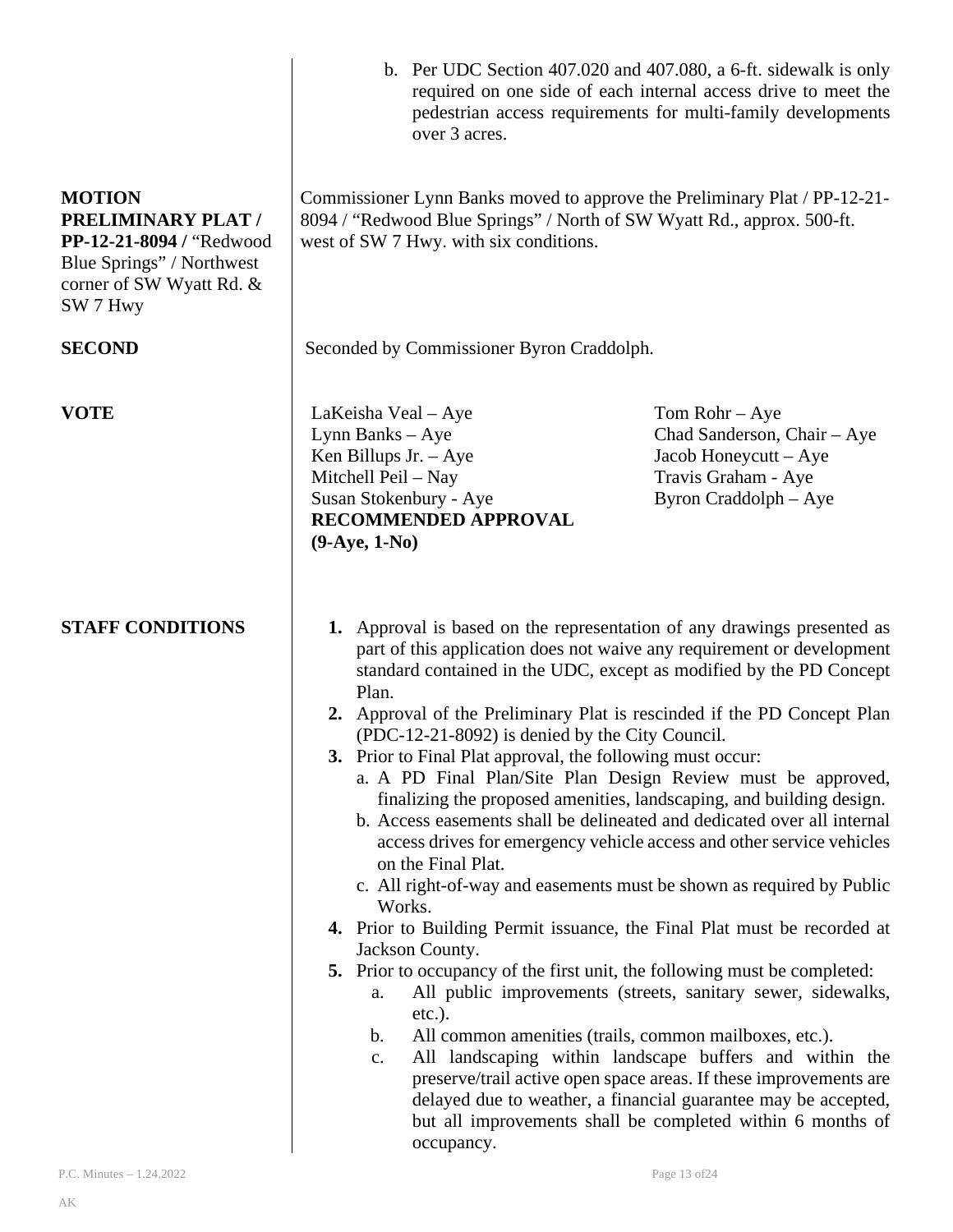| <b>AGENDA ITEM 7</b><br><b>PUBLIC HEARING / SITE</b><br><b>PLAN DESIGN REVIEW</b><br><b>(ALTERNATIVE</b><br>Exhibits:<br><b>DEVELOPMENT</b><br>1. Staff Report with attachments<br>STANDARDS) / SPDR-12-<br>2. Applicant Plans with attachments<br>21-8101 / "Rancho's<br>3. Affidavit of Publication in The Examiner on January 8, 2022<br>Mexican Restaurant" / 803<br>4. 185 ft. Notification Map<br>Names/addresses of property owners within 185 ft. of site<br>NW 7 Hwy.<br>6. Copy of letter sent to said property owners<br>7. Title IV, Land Use Section - Blue Springs Code of Ordinances (by<br>reference)<br>8. 2014 Comprehensive Plan (by reference) | by the Engineering Division of the Public Works Department<br>prior to approval of the Final Plat by the City Council.<br>As-builts and 2-year maintenance bonds on the street, storm<br>f.<br>sewers, and sanitary sewers shall be submitted prior to approval<br>of the Final Plat by the City Council.<br>A sealed letter by a Registered Professional Engineer in the State<br>g.<br>of Missouri stating the detention basin has been improved per<br>the approved plans and will function as designed shall be<br>submitted prior to approval of the Final Plat by the City Council.<br>A letter of Final Acceptance from Public Water Supply District<br>h.<br>13 stating water lines have been fully completed and all<br>documentation has been provided to the District must be<br>submitted prior to approval of the Final Plat by the City Council.<br><b>6.</b> Prior to occupancy of each building, the following must be completed:<br>All parking and access improvements to the building and units,<br>a.<br>including sidewalks to individual entrances and along the<br>internal access drive (where required).<br>All landscaping nearest to the building. If these improvements<br>b.<br>are delayed due to weather, a financial guarantee may be<br>accepted, but all improvements shall be completed within 6<br>months of occupancy. |
|--------------------------------------------------------------------------------------------------------------------------------------------------------------------------------------------------------------------------------------------------------------------------------------------------------------------------------------------------------------------------------------------------------------------------------------------------------------------------------------------------------------------------------------------------------------------------------------------------------------------------------------------------------------------|-------------------------------------------------------------------------------------------------------------------------------------------------------------------------------------------------------------------------------------------------------------------------------------------------------------------------------------------------------------------------------------------------------------------------------------------------------------------------------------------------------------------------------------------------------------------------------------------------------------------------------------------------------------------------------------------------------------------------------------------------------------------------------------------------------------------------------------------------------------------------------------------------------------------------------------------------------------------------------------------------------------------------------------------------------------------------------------------------------------------------------------------------------------------------------------------------------------------------------------------------------------------------------------------------------------------------------------------------------------|
|                                                                                                                                                                                                                                                                                                                                                                                                                                                                                                                                                                                                                                                                    | The public hearing for Agenda Item 7 was opened at 7:41 p.m. with a request<br>for exhibits from the City Attorney. Ms. Jackie Sommer introduced Exhibits 1<br>through 8 for Agenda Item 4 into the public record on behalf of the applicant.                                                                                                                                                                                                                                                                                                                                                                                                                                                                                                                                                                                                                                                                                                                                                                                                                                                                                                                                                                                                                                                                                                               |
| Commission.<br><b>QUESTIONS</b><br>Ms. Kelly defers the question to the applicant.                                                                                                                                                                                                                                                                                                                                                                                                                                                                                                                                                                                 | Shana Kelly, Associate Planner, presented the request to the Planning<br>Commissioner Lynn Banks questions about delivery and trash trucks timing.                                                                                                                                                                                                                                                                                                                                                                                                                                                                                                                                                                                                                                                                                                                                                                                                                                                                                                                                                                                                                                                                                                                                                                                                          |

construction plans.

d. An ADA Sidewalk Plan shall be submitted with final

e. A Storm Water Drainage Study must be submitted and approved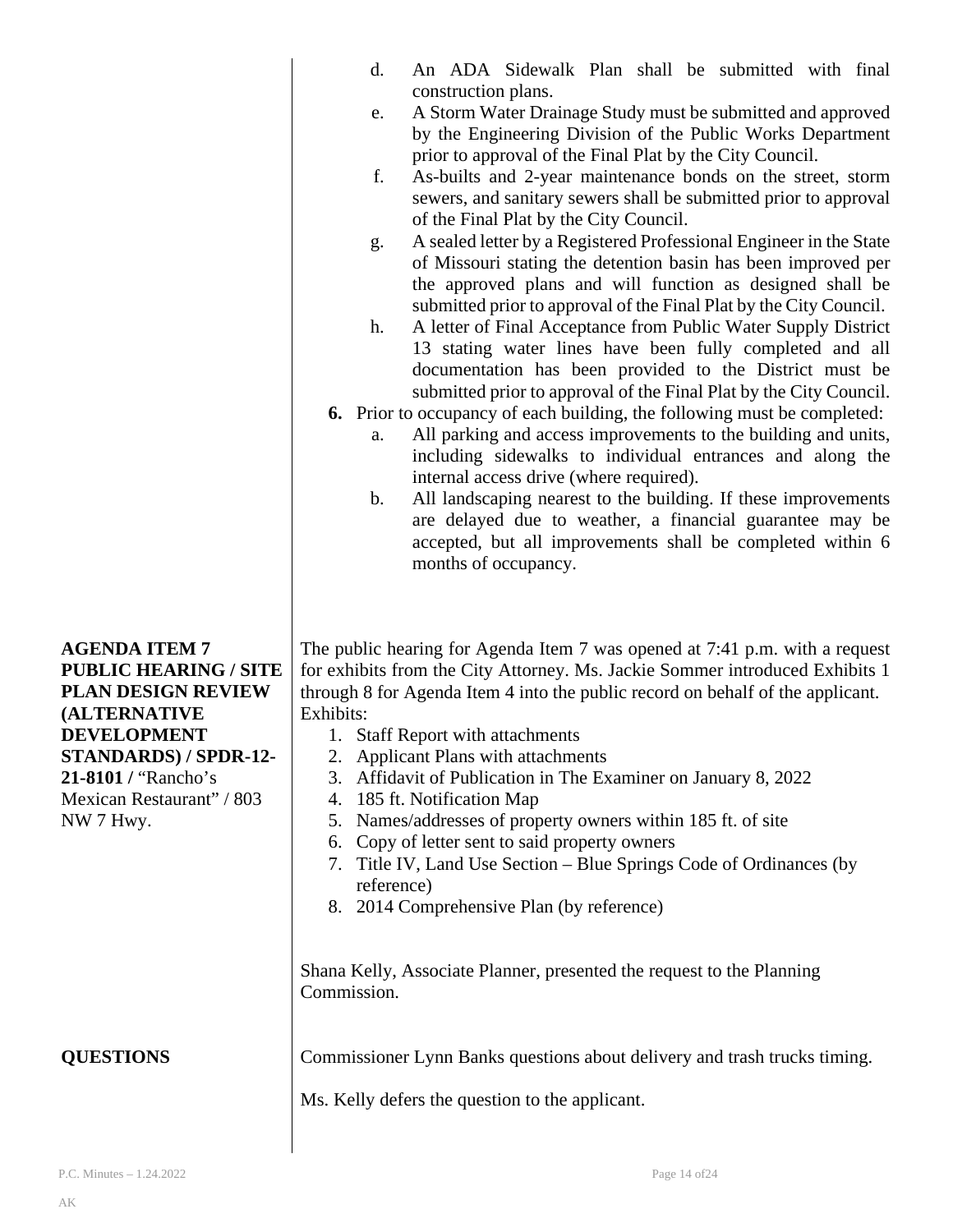| <b>APPLICANT</b> | Jose Angel-Martinez, Architect, 10201 Oakridge Drive, Overland Park,<br>Kansas.                                                                                                                                                                                                                                  |
|------------------|------------------------------------------------------------------------------------------------------------------------------------------------------------------------------------------------------------------------------------------------------------------------------------------------------------------|
|                  | Mr. Martinez represents the new owners and states that the owners were<br>unaware of the conditions not met previously in 2005. Additionally, the new<br>owners were unaware of no business license being issued for a restaurant and<br>that the additional parking encroached on the 25-foot landscape buffer. |
|                  | Mr. Martinez comments on the shared common access easement implemented<br>by the City and how the burden of maintenance falls upon the new owners.<br>Furthermore, limits the flexibility of the property.                                                                                                       |
|                  | Mr. Martinez presents that the parking lot in the rear will be removed and<br>allow the stacking lane and a generous amount of landscape. Yet in order to<br>achieve the stacking requirement, four parking spaces were removed.                                                                                 |
| <b>QUESTIONS</b> | Commissioner LaKeisha Veal questions if an additional lane will be added<br>due to a near accident occurring the past weekend.                                                                                                                                                                                   |
|                  | Mr. Martinez states the property is vacant.                                                                                                                                                                                                                                                                      |
|                  | Commissioner Veal responds back with what will happen when it is occupied<br>and more traffic.                                                                                                                                                                                                                   |
|                  | Mr. Martinez states that the drawing represents three lanes and that it is wide<br>enough. One lane is dedicating to the stacking.                                                                                                                                                                               |
|                  | Commissioner Banks questions about the deliveries and trash trucks timing,                                                                                                                                                                                                                                       |
|                  | Mr. Martinez states normally deliveries happen on off hours, either early or<br>late. The dumpster is staying in its current location and Mr. Martinez states it<br>is easily accessible.                                                                                                                        |
|                  | Commissioner Byron Craddolph appreciates the effort to fill the space due to<br>its difficult nature. Then questions if any food delivery services (i.e., Door<br>Dash, Uber Eats, etc.) will be offered.                                                                                                        |
|                  | Mr. Martinez did not have an answer, yet stated the owners have a current<br>restaurant in Blue Springs, which is family owned and operated.                                                                                                                                                                     |
|                  | Commission Banks questions if trees can be substituted for shrubs in the front<br>due to visibility issues.                                                                                                                                                                                                      |
|                  | Ms. Kelly explains that was to fulfill the street tree requirement.                                                                                                                                                                                                                                              |
|                  | Matt Wright further explains the trees were required from the initial approval<br>and then removed. Mr. Wright explains that if the Planning Commission does<br>not believe the trees are acceptable, they can implement an alternative<br>compliance landscape plan.                                            |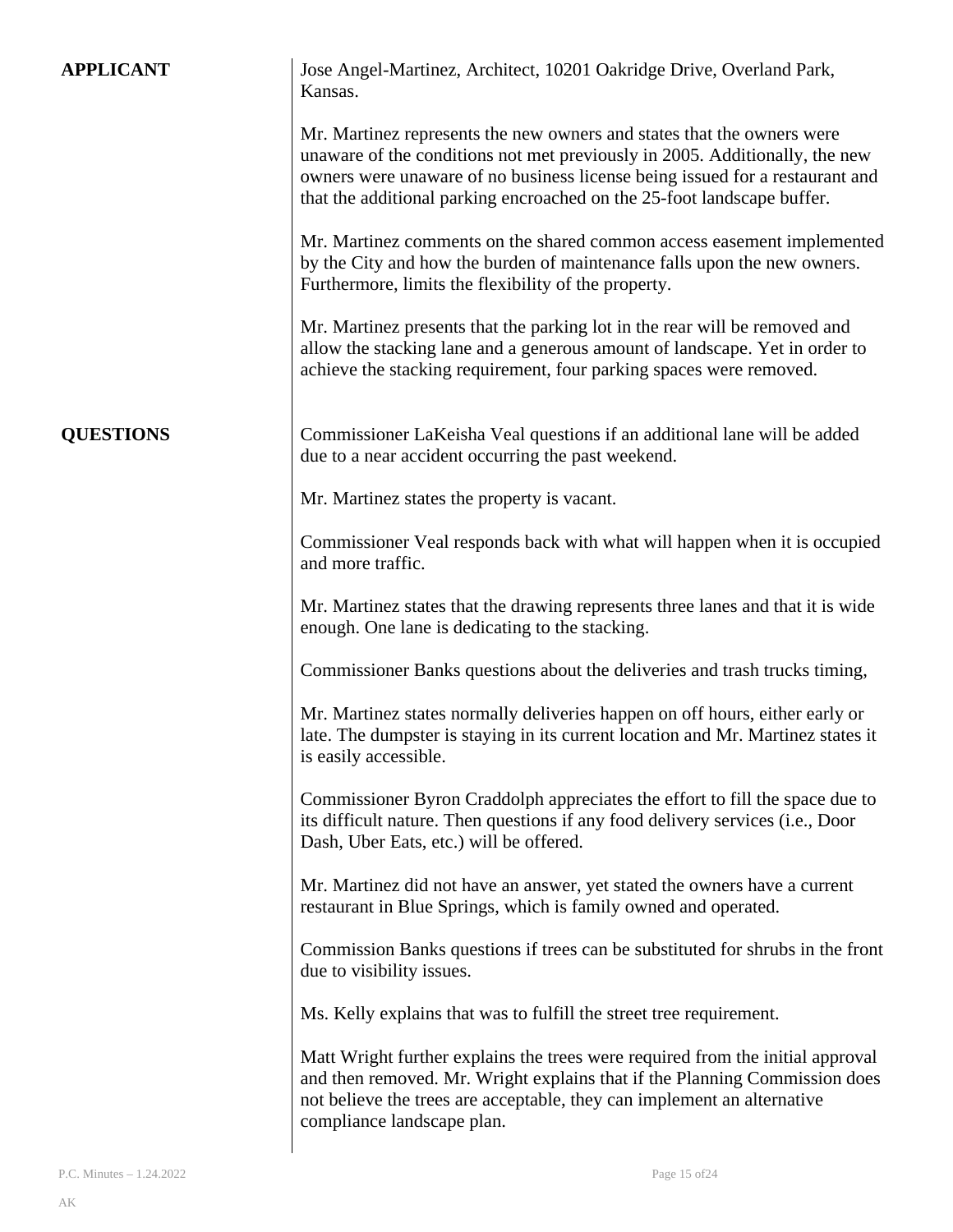Commissioner Mitchell Peil questions the location of the menu board and the anticipated service time from when you place the order to when you receive the food.

Mr. Martinez states the order station is about four cars back on the drawing and could not answer the service time question.

Commissioner Peil thanks the applicant for attempting to answer the question and raises his concern for stacking back up due to possible long food wait times.

Mr. Martinez rebuttals with stating the owners receives a lot of call-in orders.

Commissioner Tom Rohr addresses his question to staff about the bolding multiple times to have the applicant follow Public Work requirements.

Ms. Kelly states for further emphasis.

Commissioner Craddolph also questions staff about the previous business at the location and its operations.

Ms. Kelly states that it was a drive thru only chicken restaurant with a nail salon.

Mr. Wright states it was approved in 2004 as a two- tenant building with a drive thru only restaurant and nail salon. Due to parking access concerns the restaurant was deemed drive thru only under that approval. According to business license records the restaurant only lasted about two years and has been vacant since 2007 or 2008. For the last 12 years the nail salon has been the only tenant.

Mr. Wright further explains due to the restaurant vacancy the new owners were required to go through the site plan design review process because any previous nonconformities were lost. Additionally, the T-Mobile was added and amplified the need for re-evaluation of the site.

Mr. Wright explains this was brought before the Planning Commission in November and since then the applicant has revised the plan, but the plan still raises some concerns. Due to the size and access limitations anything going into the site would be a concern.

Mike Mallon, Director, Community Development questions the applicant if the owners ever max out their drive thru capabilities during peak hours.

Mr. Martinez states that nobody can predict or control their drive thru capabilities. The owners have not expressed any concerns in the matter of stacking.

Commissioner Craddolph ponders if the owners could reevaluate and come back with a better plan. Then questions if the applicant is sure about the proposed eight car stacking.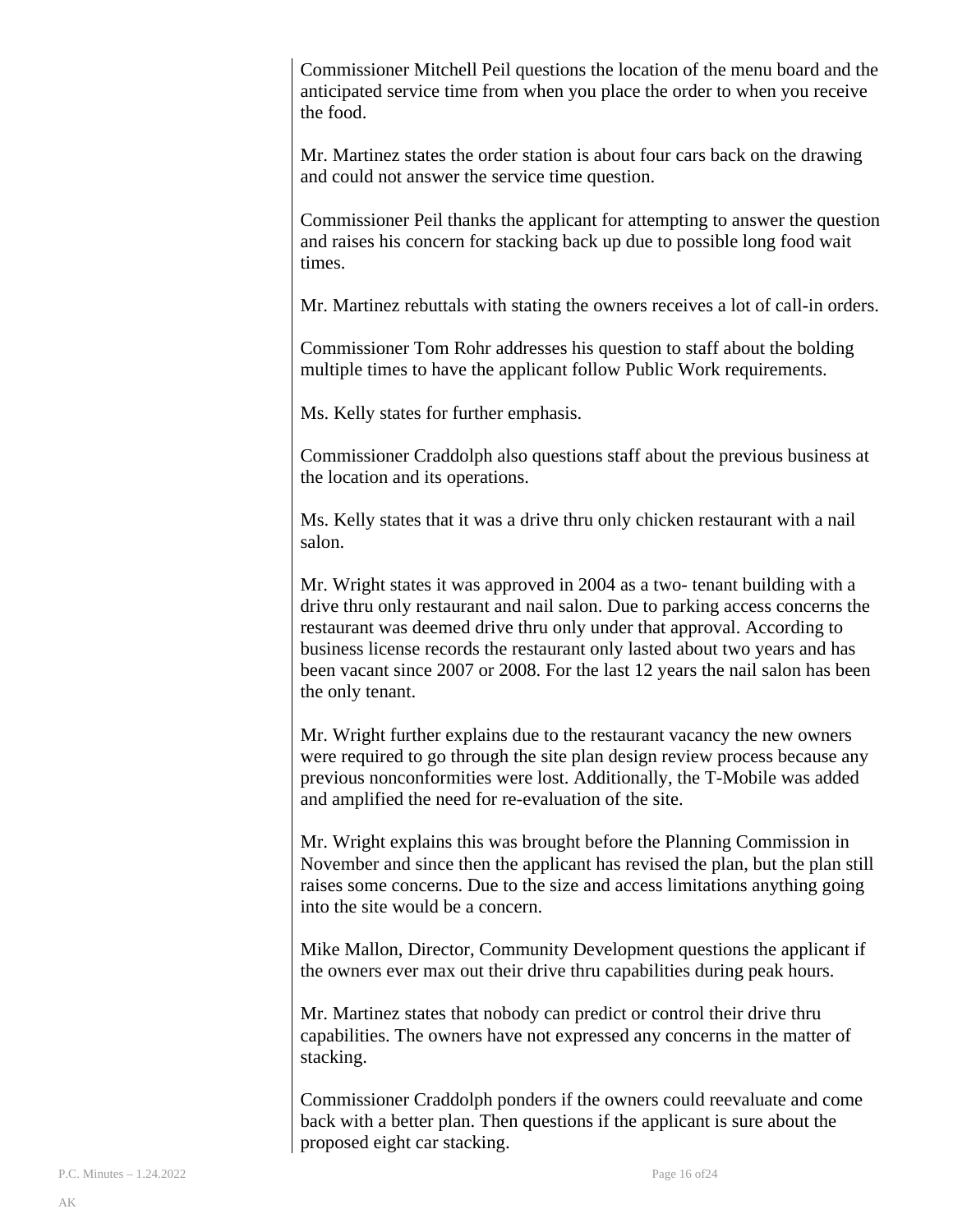#### **WITNESSES IN FAVOR**

#### **WITNESSES OPPOSED**

Mr. Martinez does not see how you can predict or foresee stacking issues. Then states the plan is proportionate to the size of the business.

None.

Joy and Lori Copes, 9525 Cotswold Ln., Lincoln, NE

The Copes opposition is concurrent with what has been previously discussed by the Commissioners.

Mrs. Copes explains that the entrance is only twenty-five feet wide and not three lanes wide, turning in and out is very difficult.

Mrs. Copes references to the drawing spots seven and eight and if the drive thru lane backs up it will cause blockage for her customers leaving.

Mrs. Copes purchased the building after construction and approvals were completed and understand that parking is an issue for her customers. T-Mobile does pay for an additional eight spots next door for employee parking.

Mrs. Copes raises concern where the food customers will go if their order is not ready. She also explains that some T-Mobile customers park across the street and cross 7 Highway due to parking issues.

Mrs. Copes then brings up the handicap parking spot and that it does not have an access lane and is just blocked in. She is unsure of the ADA requirements.

Mr. Copes re-emphasizes the previous concerns mentioned.

The Copes both are highly concerned with the additional traffic and congestion to potentially happen.

Commissioner Craddolph asked if Mr. and Mrs. Copes ever thought of buying the restaurant property.

Mrs. Copes states they didn't and wish they had thought of purchasing the property.

Commissioner Banks clarifies the Copes own the land and building leased to T-Mobile.

Brian Blackwell, T-Mobile, 6301 N Bales Ave., Gladstone, MO.

Mr. Blackwell states he became manager last March and has seen the site with a tenant in place. At times with the nail salon occupied, cars would stack in the T-Mobile entry way causing congestion.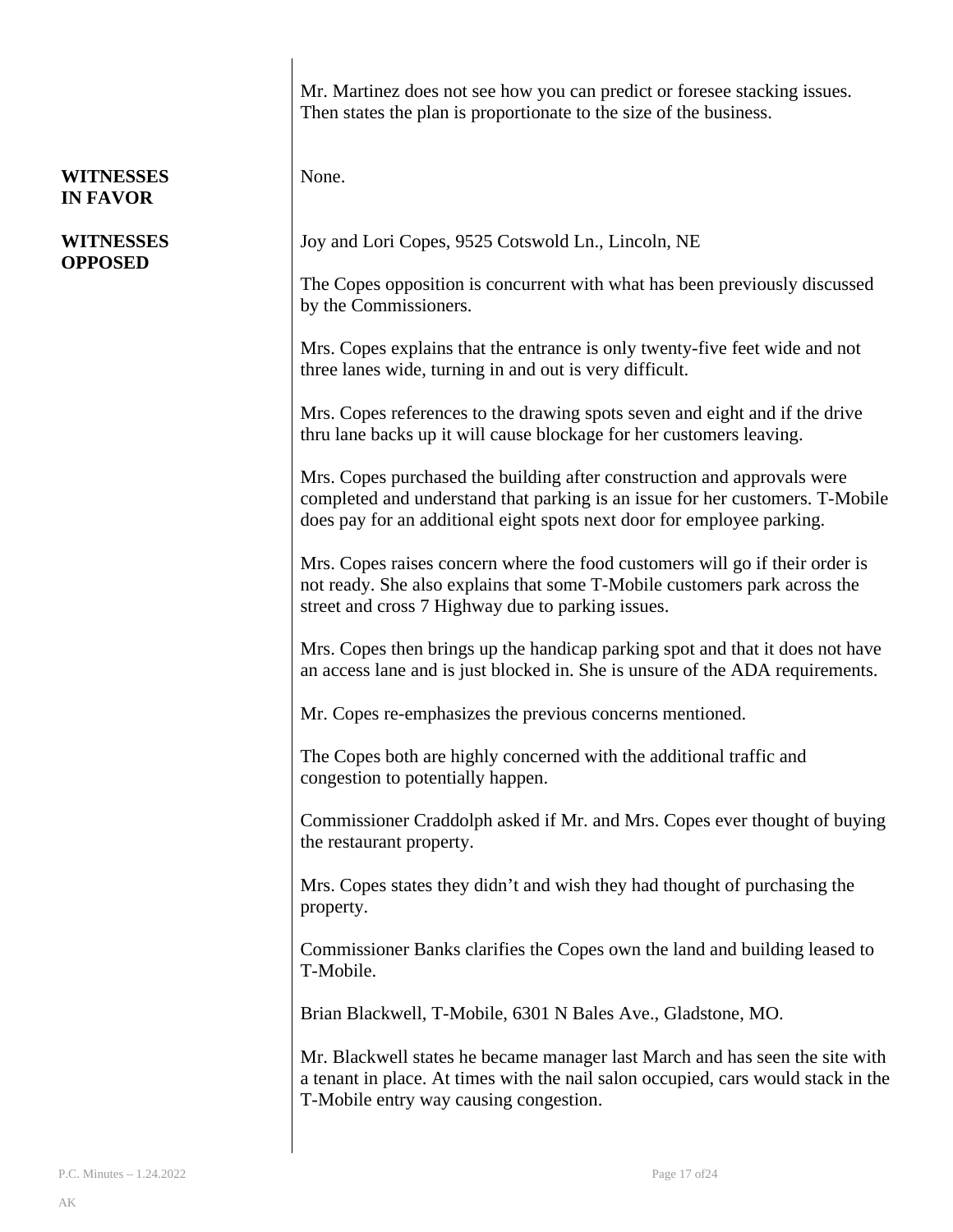Mr. Blackwell states that complaints are relayed three to five times a week in regards to the parking situation at T-Mobile.

Mr. Blackwell continues to raise concern with the parking lot overload with a restaurant possibly being put in place.

Commissioner Peil questioned the operating hours of T-Mobile.

Mr. Blackwell states they are open 11:00 am to 6:00 pm on Sundays and Monday thru Saturday 10:00 am to 8:00 pm.

Mr. Martinez states that the site was in place prior to T-Mobile and the parking issues raising concern is due to the City implementing the common access agreement.

Mr. Martinez implies the City is at fault for creating a bad situation, but the proposed site plan is an acceptable solution.

Commissioner Peil questions the new owners' restaurant hours of operation.

Mr. Martinez states that at first, he is not sure and then thinks they open at 11:00 am and close around 8:00 pm or 9:00 pm.

Commissioner Craddolph questions how this site differs from the other store mentioning the other restaurant has a bar and sells alcohol.

Mr. Martinez states the site is drive thru/carry out only and alcohol is not being considered.

Commissioner Jacob Honeycutt states the site is way too small, way too cramped and the stacking issues raises lots of concern. Parking is minimal, but this site has a greater parking issue than T-Mobile. Overall Commissioner Honeycutt cannot support the project.

Commissioner Craddolph relays the applicant is stuck between a rock and hard place and they are compliant, according to Staff, it creates a difficult decision.

Commissioner Banks states that if the stacking is that way it should be, then she is not in favor of not letting a business be a business. She further states there are things we can do to allow this as in change out the trees for shrubs.

Commissioner Banks is not in favor of not allowing a business to be in place when we caused the problem. She will be voting in favor.

Commissioner Ken Billups Jr. agrees with Commissioner Banks and will be voting in favor.

The public hearing closed at 7:39 pm.

**HEARING CLOSED**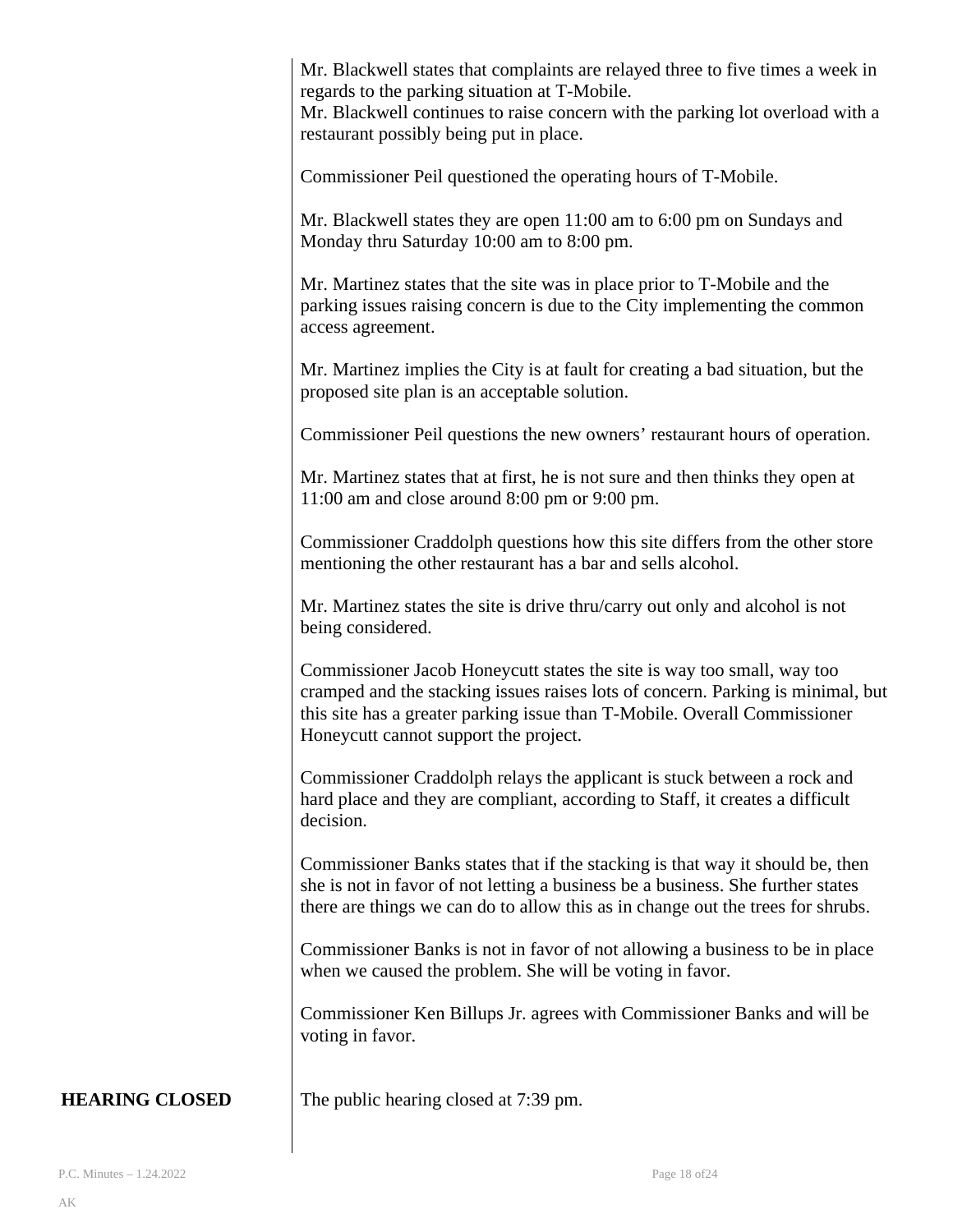| <b>MOTION</b><br><b>SITE PLAN DESIGN</b><br><b>REVIEW</b><br><b>(ALTERNATIVE</b><br><b>DEVELOPMENT</b><br>STANDARDS) / SPDR-12-<br>21-8101 / "Rancho's<br>Mexican Restaurant" / 803<br>NW 7 Hwy.                        | Commissioner Mitchell Peil moved to approve the Site Plan Design Review<br>with Alternative Development Standards / SPDR-12-21-8101 / "Rancho's<br>Mexican Restaurant" / 803 NW 7 Hwy. with three conditions.                                                          |                                                                                                                        |
|-------------------------------------------------------------------------------------------------------------------------------------------------------------------------------------------------------------------------|------------------------------------------------------------------------------------------------------------------------------------------------------------------------------------------------------------------------------------------------------------------------|------------------------------------------------------------------------------------------------------------------------|
| <b>SECOND</b>                                                                                                                                                                                                           | Seconded by Commissioner Jacob Honeycutt.                                                                                                                                                                                                                              |                                                                                                                        |
| <b>QUESTION</b>                                                                                                                                                                                                         | Commissioner Lynn Banks questions if we are leaving the trees as a condition.                                                                                                                                                                                          |                                                                                                                        |
|                                                                                                                                                                                                                         | Ms. Jackie Sommer questions Commissioner Banks if she would like to make<br>a motion for an amendment.                                                                                                                                                                 |                                                                                                                        |
| <b>MOTION TO AMEND</b><br><b>THE</b><br><b>SITE PLAN DESIGN</b><br><b>REVIEW</b><br><b>(ALTERNATIVE</b><br><b>DEVELOPMENT</b><br>STANDARDS) / SPDR-12-<br>21-8101 / "Rancho's<br>Mexican Restaurant" / 803<br>NW 7 Hwy. | Commissioner Lynn Banks moved to amend the Site Plan Design Review<br>with Alternative Development Standards / SPDR-12-21-8101 / "Rancho's<br>Mexican Restaurant" / 803 NW 7 Hwy. to remove the two street trees<br>condition requirement and replace with two shrubs. |                                                                                                                        |
| <b>SECOND</b>                                                                                                                                                                                                           | Seconded by Commissioner Jacob Honeycutt.                                                                                                                                                                                                                              |                                                                                                                        |
| <b>VOTE</b><br><b>MOTION</b><br><b>SITE PLAN DESIGN</b>                                                                                                                                                                 | LaKeisha Veal – Nay<br>Lynn Banks $-$ Aye<br>Ken Billups Jr. $-$ Aye<br>Mitchell Peil – Nay<br>Susan Stokenbury - Aye<br>RECOMMENDED APPROVAL<br>$(7-Aye, 3-No)$                                                                                                       | Tom Rohr - Nay<br>Chad Sanderson, Chair - Aye<br>Jacob Honeycutt – Aye<br>Travis Graham - Aye<br>Byron Craddolph - Aye |
| <b>REVIEW</b><br><b>(ALTERNATIVE</b><br><b>DEVELOPMENT</b><br><b>STANDARDS) / SPDR-12-</b><br>21-8101 / "Rancho's<br>Mexican Restaurant" / 803<br>NW 7 Hwy.                                                             | Commissioner Mitchell Peil moved to approve the Site Plan Design Review<br>with Alternative Development Standards / SPDR-12-21-8101 / "Rancho's<br>Mexican Restaurant" / 803 NW 7 Hwy. with three conditions and the one<br>amendment of bushes instead of trees.      |                                                                                                                        |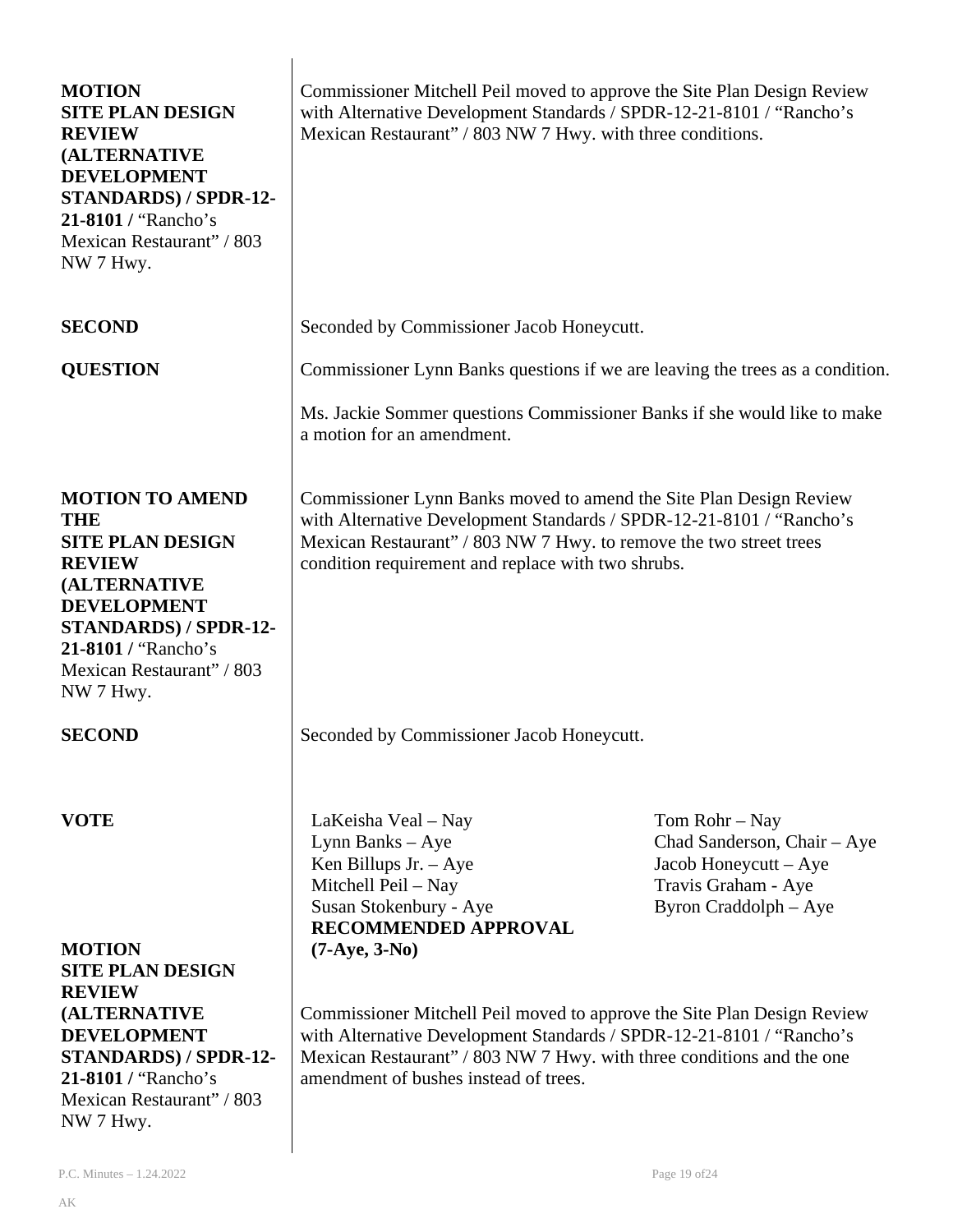| <b>SECOND</b>                                                                                                                                                                                                  | Seconded by Commissioner Jacob Honeycutt.                                                                                                                                                                                                                                                                                                                                                 |                                                                                                                          |  |
|----------------------------------------------------------------------------------------------------------------------------------------------------------------------------------------------------------------|-------------------------------------------------------------------------------------------------------------------------------------------------------------------------------------------------------------------------------------------------------------------------------------------------------------------------------------------------------------------------------------------|--------------------------------------------------------------------------------------------------------------------------|--|
| <b>VOTE</b>                                                                                                                                                                                                    | LaKeisha Veal – Nay<br>Lynn Banks - Aye<br>Ken Billups Jr. $-$ Aye<br>Mitchell Peil - Aye<br>Susan Stokenbury - Aye<br>RECOMMENDED APPROVAL<br>$(7-Aye, 3-No)$                                                                                                                                                                                                                            | Tom Rohr $-$ Nay<br>Chad Sanderson, Chair - Aye<br>Jacob Honeycutt – Nay<br>Travis Graham - Aye<br>Byron Craddolph - Aye |  |
| <b>STAFF CONDITIONS</b>                                                                                                                                                                                        | 1. Approval is based on the representations of the drawings presented<br>as part of this application does not waive any requirement or<br>development standard contained in the UDC unless modified by the<br>approval of the following Alternative Development Standards:<br>a. A reduction in the required parking spaces from eight (8) to<br>$six(6)$ ; and,                          |                                                                                                                          |  |
|                                                                                                                                                                                                                | b. A waiver for the rear 25' landscape buffer.<br>2. A stormwater study shall be developed and submitted for review to<br>Public Works addressing required detention volume, and<br>improvements to the site shall be constructed prior to issuance of a<br><b>Building Permit.</b><br>3. Two (2) Street Trees shrubs must be planted prior to issuance of a<br>Certificate of Occupancy. |                                                                                                                          |  |
| <b>AGENDA ITEM 10</b><br><b>PLANNED</b><br>DEVELOPMENT FINAL<br>PLAN / PDF-12-21-8080 /<br>"Chapman Ridge 1 <sup>st</sup> Phase" /<br>West of SE Chapman Ridge<br>Dr., approx. 250-ft. north of<br>Colbern Rd. | Shana Kelly, Associate Planner, presented the request to the Planning<br>Commission.                                                                                                                                                                                                                                                                                                      |                                                                                                                          |  |
| &                                                                                                                                                                                                              |                                                                                                                                                                                                                                                                                                                                                                                           |                                                                                                                          |  |
| <b>AGENDA ITEM 11</b><br><b>FINAL PLAT / PF-12-21-</b><br>8077 / "Chapman Ridge 1st<br>Phase" / West of SE<br>Chapman Ridge Dr., approx.<br>250-ft. north of Colbern Rd.                                       |                                                                                                                                                                                                                                                                                                                                                                                           |                                                                                                                          |  |

 $\begin{array}{c} \hline \end{array}$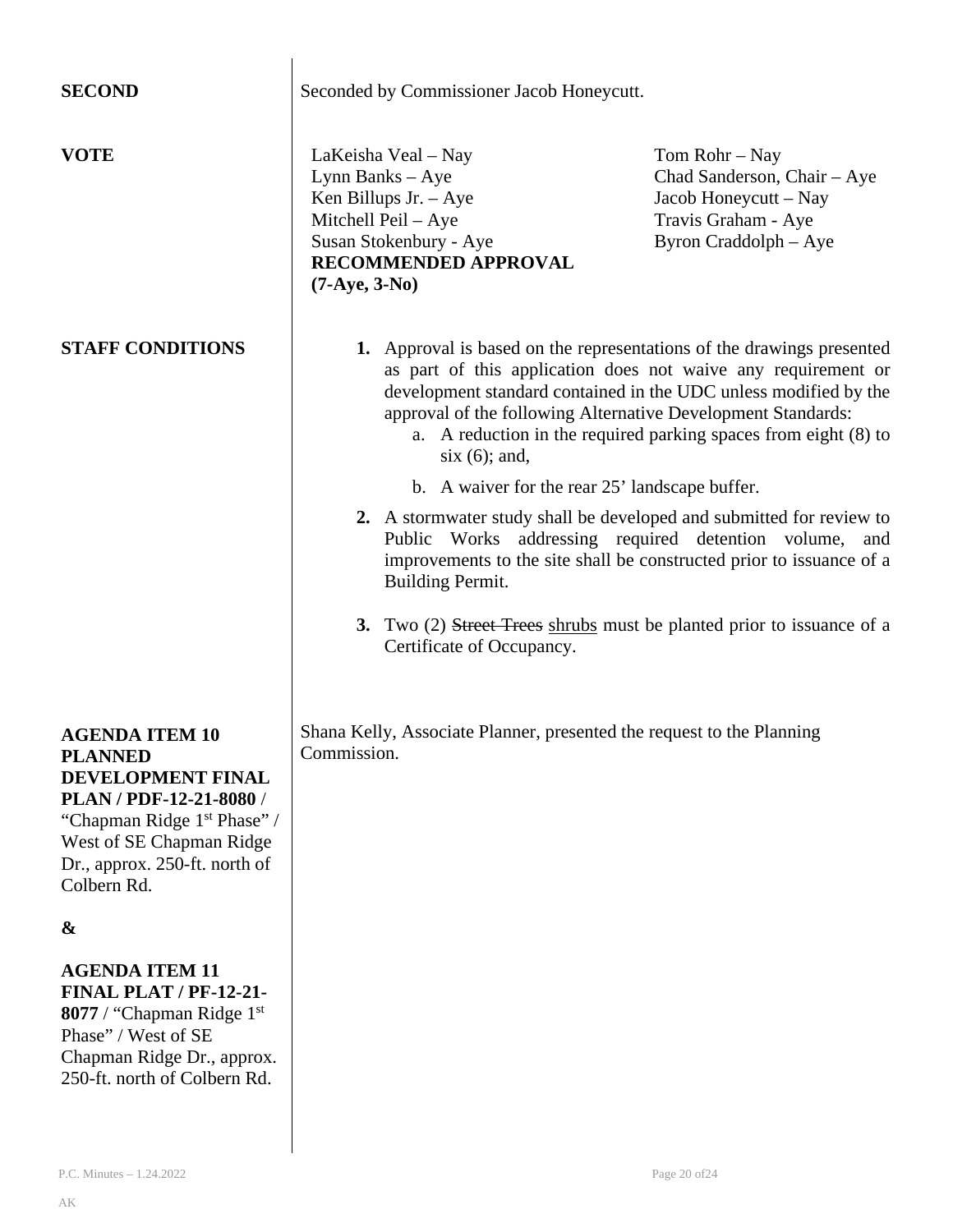| <b>QUESTIONS</b>                                                                                                                                                                                       | None.                                                                                                                                                                                                                                                                                                                                                                                                                                                                                                                                                                                                                                                                                                                                                                                                                                                                                                                                    |  |  |
|--------------------------------------------------------------------------------------------------------------------------------------------------------------------------------------------------------|------------------------------------------------------------------------------------------------------------------------------------------------------------------------------------------------------------------------------------------------------------------------------------------------------------------------------------------------------------------------------------------------------------------------------------------------------------------------------------------------------------------------------------------------------------------------------------------------------------------------------------------------------------------------------------------------------------------------------------------------------------------------------------------------------------------------------------------------------------------------------------------------------------------------------------------|--|--|
| <b>APPLICANT</b>                                                                                                                                                                                       | Jim Long, Schlagle, 14920 W 107 <sup>th</sup> St., Lenexa, Kansas.                                                                                                                                                                                                                                                                                                                                                                                                                                                                                                                                                                                                                                                                                                                                                                                                                                                                       |  |  |
| <b>QUESTIONS</b>                                                                                                                                                                                       | None.                                                                                                                                                                                                                                                                                                                                                                                                                                                                                                                                                                                                                                                                                                                                                                                                                                                                                                                                    |  |  |
| <b>DISCUSISON</b>                                                                                                                                                                                      | None.                                                                                                                                                                                                                                                                                                                                                                                                                                                                                                                                                                                                                                                                                                                                                                                                                                                                                                                                    |  |  |
| <b>MOTION</b><br><b>PLANNED</b><br>DEVELOPMENT FINAL<br>PLAN / PDF-12-21-8080 /<br>"Chapman Ridge 1 <sup>st</sup> Phase" /<br>West of SE Chapman Ridge<br>Dr., approx. 250-ft. north of<br>Colbern Rd. | Commissioner Mitchell Peil moved to approve the Planned Development Final<br>Plan / PDF-12-21-8080 / "Chapman Ridge 1st Phase" / West of SE Chapman<br>Ridge Dr., approx. 250-ft north of Colbern Rd. with five conditions.                                                                                                                                                                                                                                                                                                                                                                                                                                                                                                                                                                                                                                                                                                              |  |  |
| <b>SECOND</b>                                                                                                                                                                                          | Commissioner Byron Craddolph seconded.                                                                                                                                                                                                                                                                                                                                                                                                                                                                                                                                                                                                                                                                                                                                                                                                                                                                                                   |  |  |
| <b>VOTE</b>                                                                                                                                                                                            | LaKeisha Veal – Aye<br>Tom Rohr $-$ Aye<br>Chad Sanderson, Chair - Aye<br>Lynn Banks - Aye<br>Ken Billups Jr. $-$ Aye<br>Jacob Honeycutt - Aye<br>Mitchell Peil - Aye<br>Travis Graham - Aye<br>Susan Stokenbury - Aye<br>Byron Craddolph - Aye<br><b>RECOMMENDED APPROVAL</b><br>$(10-Aye, 0-No)$                                                                                                                                                                                                                                                                                                                                                                                                                                                                                                                                                                                                                                       |  |  |
| <b>STAFF CONDITIONS</b>                                                                                                                                                                                | 1. Approval is based on the representations of any drawings presented as<br>part of this application does not waive any requirement or development<br>standard contained in the UDC, except the following requirements are<br>modified as permitted by UDC Section 403.040, Planned<br>Developments:<br>a. Allow up to ten (10) Standard Duplexes on one (1) lot, provided<br>all buildings meet a minimum side building separation of 20 feet<br>and rear building separation of 40 feet. UDC Section 405.010.B<br>restricts Standard Duplexes to one (1) per lot.<br>b. Reduce the parking lot street frontage setback to 20 feet to keep<br>in line with the required front building setback. UDC Section<br>404.090.D requires a twenty-five (25) foot parking setback from<br>all street frontages.<br>c. Allow the City's right-of-way and 5-foot required public<br>sidewalk along SE Chapman Ridge Drive to count as the "Trail" |  |  |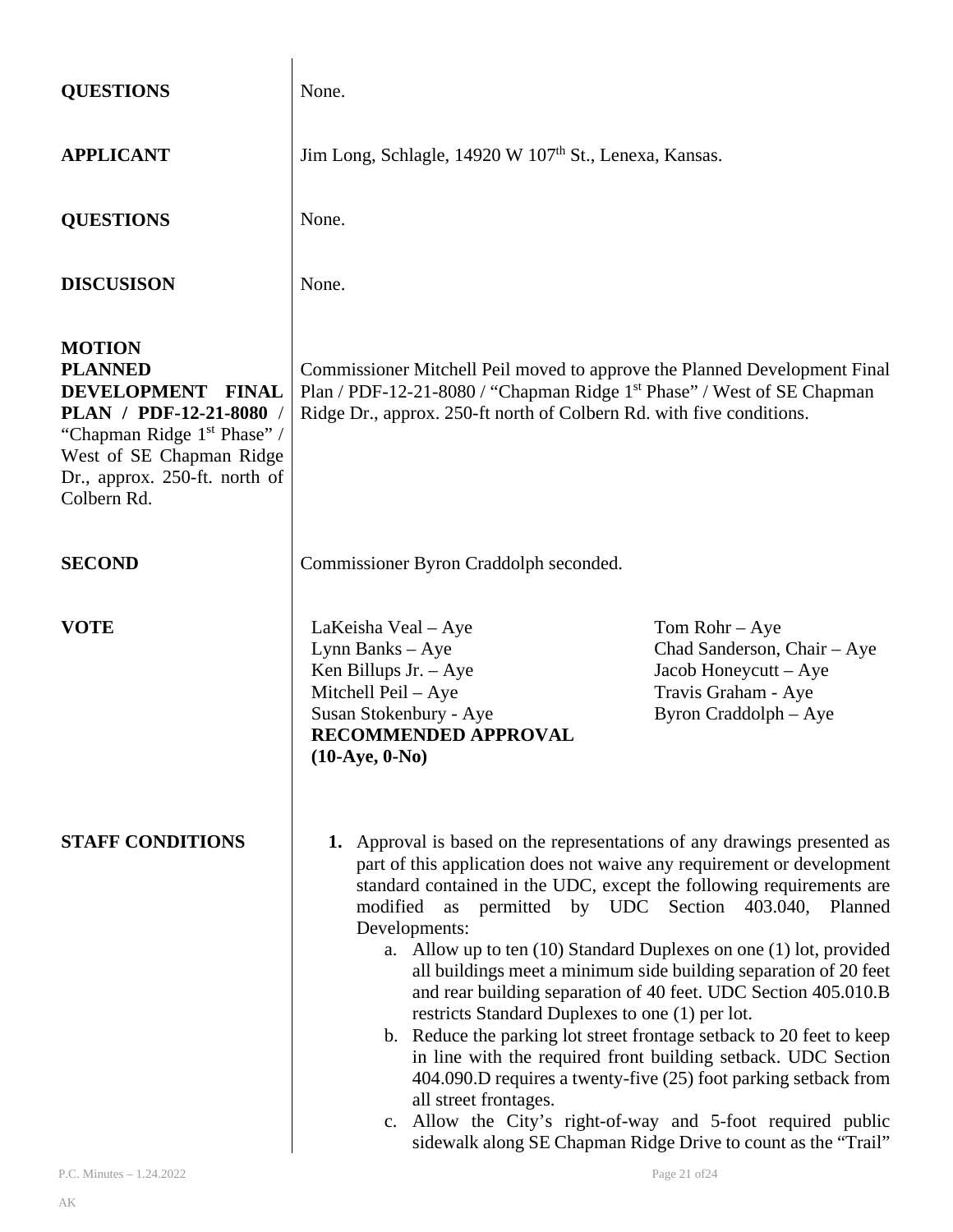|                                                                                                                                                                  | Open Space System type, provided the sidewalk is widened to 8-<br>feet. UDC Section 406.030.E requires the Trail to be located<br>entirely on private property.<br>d. Allow the proposed Pollinator Gardens to count as the<br>Community Garden Open Space System type, encouraging other<br>hobbies beyond gardening. UDC Section 406.030. E requires that<br>Community Gardens are used for crops only.<br>2. Prior to Final Plat approval, the following must occur<br>a. Build lines and easements must be removed and vacated as<br>necessary.<br>b. A Preliminary Plat must be approved, finalizing all required and<br>warranted public improvements. A Traffic Memo must be<br>submitted with the Preliminary Plat.<br>c. All public improvements must be installed or financially<br>guaranteed as required by the Preliminary Plat.<br>d. A PD Final Plan must be approved, finalizing the proposed<br>amenities, landscaping, and building design.<br>e. All amenities and landscaping within the Open Space Systems<br>and all landscaping around the Detention Basin must be installed<br>or financially guaranteed. If financially guaranteed, all amenities<br>must be installed and inspected prior to occupancy of any<br>dwelling unit within the development.<br>3. Prior to Building Permit issuance, the Final Plat must be recorded at<br>Jackson County.<br>4. Prior to occupancy of the first unit, the 8' Trail shall be constructed and<br>accepted by Public Works.<br>5. Prior to occupancy of each building, the following must occur:<br>a. Any remaining landscaping (i.e. street trees, front yard plantings,<br>seed/sod, etc.) must be installed by the nearest building to the<br>required landscaping.<br>b. Any remaining public sidewalk must be installed by the nearest<br>building to the required sidewalk. |  |
|------------------------------------------------------------------------------------------------------------------------------------------------------------------|-------------------------------------------------------------------------------------------------------------------------------------------------------------------------------------------------------------------------------------------------------------------------------------------------------------------------------------------------------------------------------------------------------------------------------------------------------------------------------------------------------------------------------------------------------------------------------------------------------------------------------------------------------------------------------------------------------------------------------------------------------------------------------------------------------------------------------------------------------------------------------------------------------------------------------------------------------------------------------------------------------------------------------------------------------------------------------------------------------------------------------------------------------------------------------------------------------------------------------------------------------------------------------------------------------------------------------------------------------------------------------------------------------------------------------------------------------------------------------------------------------------------------------------------------------------------------------------------------------------------------------------------------------------------------------------------------------------------------------------------------------------------------------------------------------------------------------------------------------|--|
| <b>MOTION</b><br><b>FINAL PLAT / PF-12-21-</b><br>8077 / "Chapman Ridge 1st<br>Phase" / West of SE Chapman<br>Ridge Dr., approx. 250-ft.<br>north of Colbern Rd. | Commissioner Mitchell Peil moved to approve the Final Plat / PF-12-21-8077 /<br>"Chapman Ridge 1 <sup>st</sup> Phase" / West of SE Chapman Ridge Dr., approx. 250-ft.<br>north of Colbern Rd. with four conditions.                                                                                                                                                                                                                                                                                                                                                                                                                                                                                                                                                                                                                                                                                                                                                                                                                                                                                                                                                                                                                                                                                                                                                                                                                                                                                                                                                                                                                                                                                                                                                                                                                                   |  |
| <b>SECOND</b>                                                                                                                                                    | Commissioner Jacob Honeycutt seconded.                                                                                                                                                                                                                                                                                                                                                                                                                                                                                                                                                                                                                                                                                                                                                                                                                                                                                                                                                                                                                                                                                                                                                                                                                                                                                                                                                                                                                                                                                                                                                                                                                                                                                                                                                                                                                |  |

 $\overline{\phantom{a}}$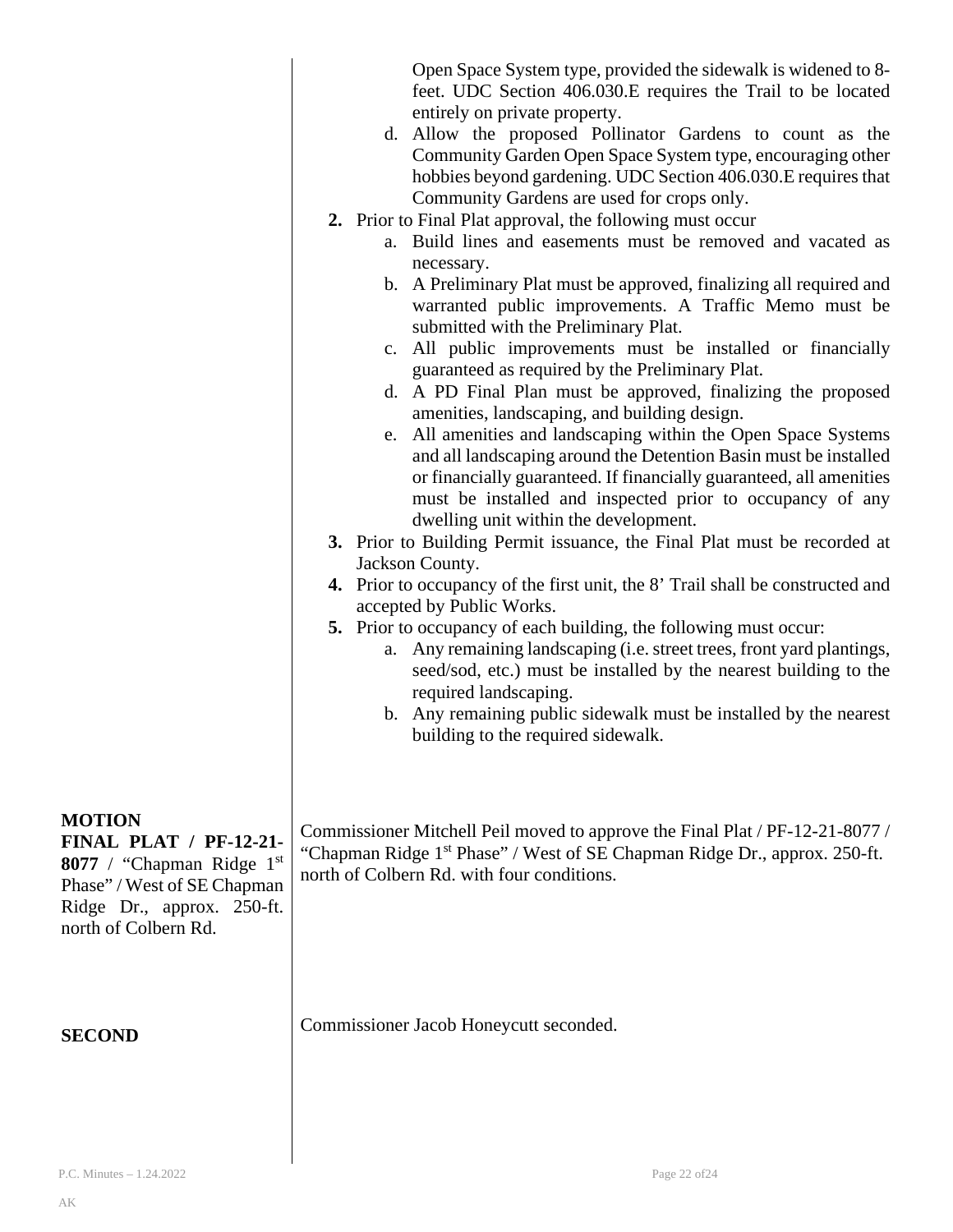| <b>VOTE</b>             | LaKeisha Veal – Aye<br>Lynn Banks - Aye<br>Ken Billups Jr. $-$ Aye<br>Mitchell Peil - Aye<br>Susan Stokenbury - Aye<br>RECOMMENDED APPROVAL<br>$(10-Aye, 0-No)$                                                                                                                                                                                                                                                                                                 | Tom Rohr $-$ Aye<br>Chad Sanderson, Chair - Aye<br>Jacob Honeycutt – Aye<br>Travis Graham - Aye<br>Byron Craddolph – Aye                                                                                                                                                                                                                                                                                                                                                                                                                                                                                                                                                                                                                                                                                                                                                                                                                                                                                                                                                                                                                                     |
|-------------------------|-----------------------------------------------------------------------------------------------------------------------------------------------------------------------------------------------------------------------------------------------------------------------------------------------------------------------------------------------------------------------------------------------------------------------------------------------------------------|--------------------------------------------------------------------------------------------------------------------------------------------------------------------------------------------------------------------------------------------------------------------------------------------------------------------------------------------------------------------------------------------------------------------------------------------------------------------------------------------------------------------------------------------------------------------------------------------------------------------------------------------------------------------------------------------------------------------------------------------------------------------------------------------------------------------------------------------------------------------------------------------------------------------------------------------------------------------------------------------------------------------------------------------------------------------------------------------------------------------------------------------------------------|
| <b>STAFF CONDITIONS</b> | 1.<br>modified under the approved PUD Concept Plan.<br>2. Prior to Final Plat approval, the following must occur<br>guaranteed as required by Public Works.<br>operational.<br>of the Final Plat by the City Council.<br>3. Prior to building permit issuance, the Final Plat must be approved and<br>recorded with Jackson County.<br>4. Prior to occupancy of the lot, the following must be completed:<br>site landscaping as approved by the PD Final Plan. | Approval is based on the representations of any drawings presented<br>as part of this application does not waive any requirements or<br>development standard contained in the UDC unless previously<br>a. All public improvements must be installed or financially<br>b. Private Sewer system infrastructure shall be installed and<br>c. As-builts and 2-year maintenance bonds on the street, storm<br>sewers, and sanitary sewers shall be submitted prior to approval<br>d. A sealed letter by a Registered Professional Engineer in the State<br>of Missouri stating the detention basin has been improved per<br>the approved plans and will function as designed shall be<br>submitted prior to approval of the Final Plat by the City Council.<br>e. A letter of Final Acceptance from Public Water Supply District<br>13 stating water lines have been fully completed and all<br>documentation has been provided to the District must be<br>submitted prior to approval of the Final Plat by the City Council.<br>a. All public improvements as required by Public Works; and<br>b. All required development standards, including street trees and |
| <b>OTHER BUSINESS</b>   | Matt Wright, Assistant Director, Community Developments stated the next<br>meeting will be Monday, February 14, 2022.                                                                                                                                                                                                                                                                                                                                           |                                                                                                                                                                                                                                                                                                                                                                                                                                                                                                                                                                                                                                                                                                                                                                                                                                                                                                                                                                                                                                                                                                                                                              |